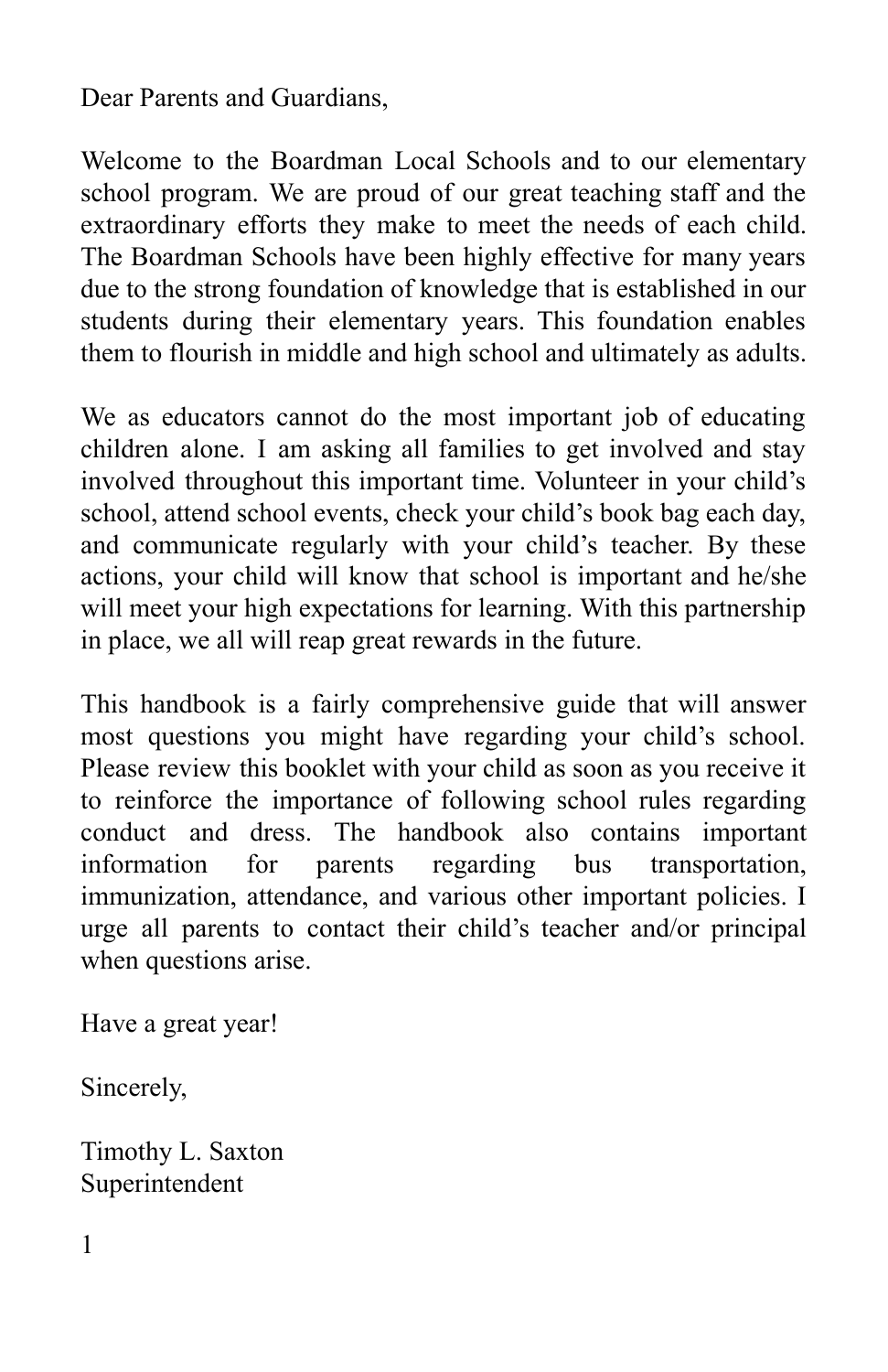| Robinwood Lane School, Ms. Billie Jo Johnson, Principal | $(330)$ 782-3164 |
|---------------------------------------------------------|------------------|
| Stadium Drive School, Mr. Zoccali, Principal            | $(330)$ 726-3428 |
| West Boulevard School, Mr. Cervello, Principal          | $(330)$ 726-3427 |

## **Table of Contents**

# **Page**

| <b>Administering Medicine</b>                               | $19 - 20$ |
|-------------------------------------------------------------|-----------|
|                                                             | $8 - 12$  |
|                                                             |           |
|                                                             |           |
| Calendar 36                                                 |           |
|                                                             |           |
|                                                             |           |
|                                                             | $22 - 25$ |
| Delayed Start of School<br>8                                |           |
|                                                             | 9         |
| Federal Family Education Rights & Privacy Act_________31-33 |           |
| Field Trip Notification and Permission Forms                | 12        |
|                                                             |           |
| Health Services 18                                          |           |
|                                                             |           |
|                                                             |           |
|                                                             |           |
|                                                             |           |
|                                                             |           |
|                                                             |           |
|                                                             |           |
|                                                             |           |
|                                                             |           |
|                                                             |           |
| Release Time for Vacations 11-12                            |           |
|                                                             |           |
| Residence Requirements 12                                   |           |
|                                                             |           |
| School Meals                                                | $15-16$   |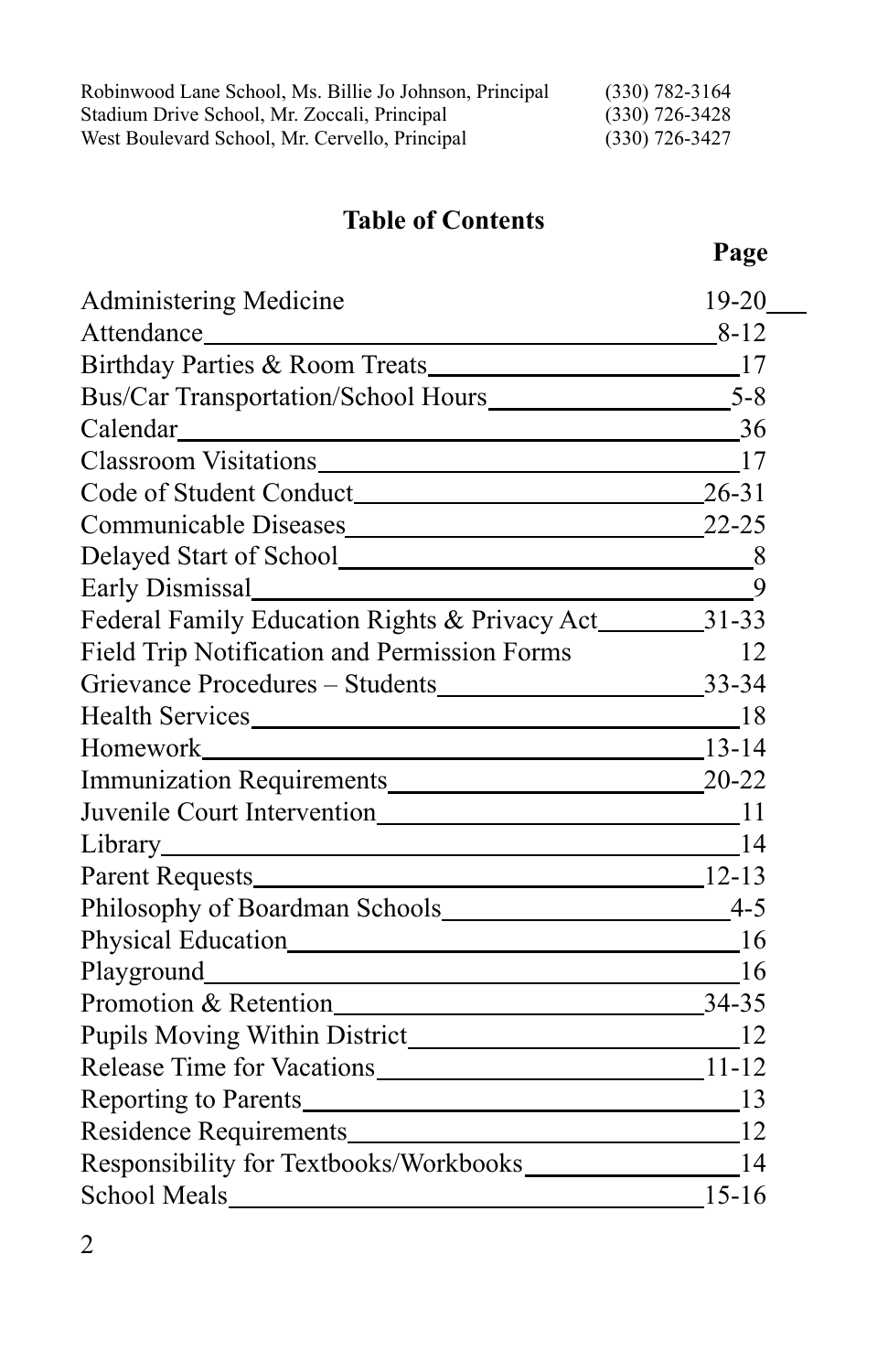| <b>Student Dress Code</b>             | 25-26 |
|---------------------------------------|-------|
| Student Safety_                       |       |
| Tardiness_                            | 8.10  |
| Telephone Use                         |       |
| Toys, Cell Phones, Electronic Devices | 17-18 |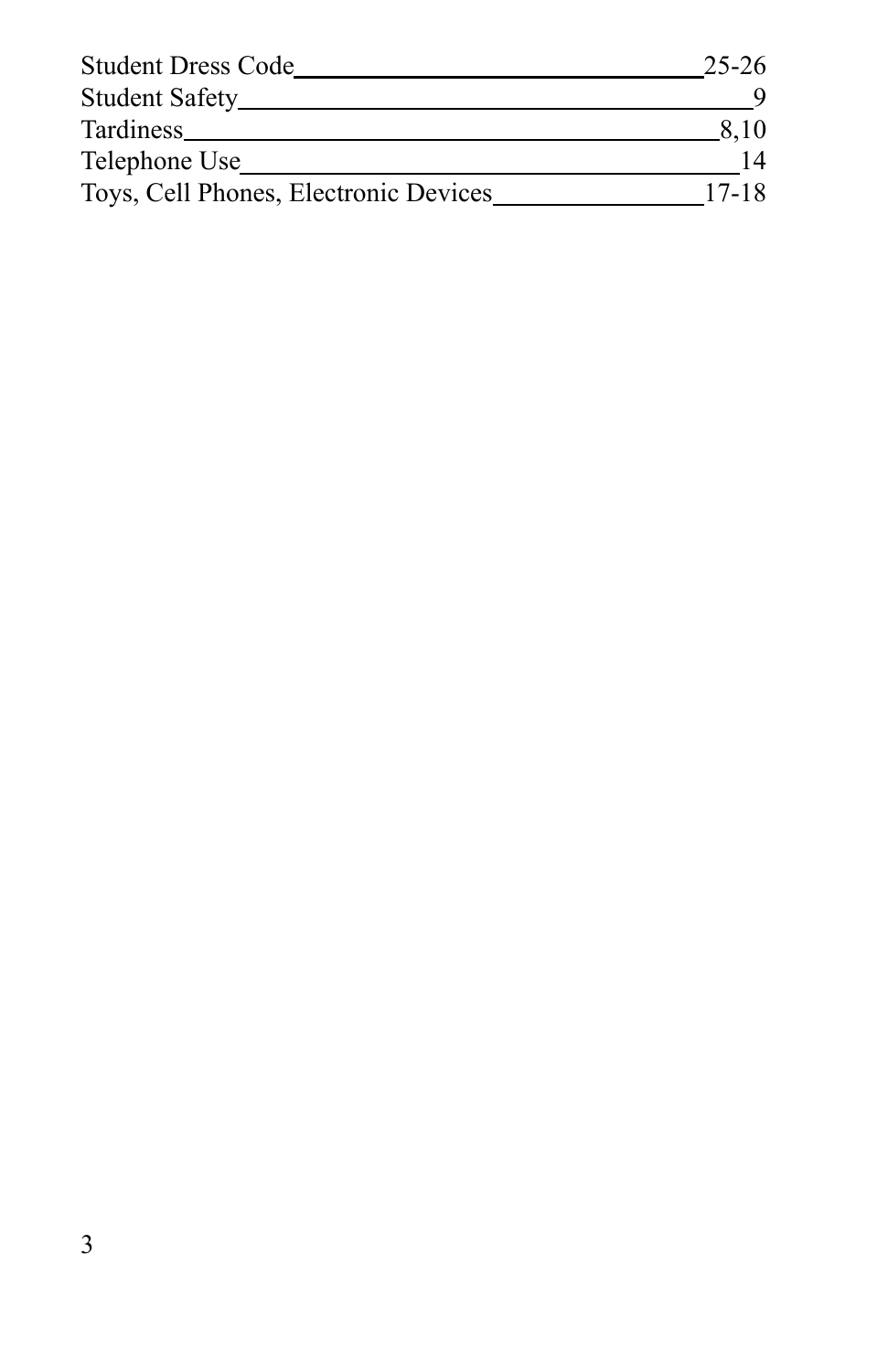#### **THE PHILOSOPHY OF BOARDMAN SCHOOLS**

The Board of Education of the Boardman Local School District believes that all children have a right to educational opportunities of a quality and caliber which would develop their potential as individuals and citizens in a democratic society. This education must be efficient, effective, conducted in a humane and disciplined environment, and accomplished at a cost in keeping with the best principles of fiscal management and responsibility to the taxpayers.

Our philosophy encompasses these goals:

- 1. To master the basic intellectual skills of reading, writing, computation, speaking, and listening.
- 2. To acquire the knowledge and habits of thought necessary to understand both our cultural and scientific heritage and contemporary world.
- 3. To foster individual attitudes and to develop skills and attitudes that will promote success in post-secondary education and/or in the world of work.
- 4. To foster the development of creative abilities and cultural interests and to promote the wise and productive use of leisure time.
- 5. To develop and promote those habits of good health and physical activity that are conducive to a long and productive life.
- 6. To foster in each student a strong sense of self-respect and commitment to respect and protect the rights of others.
- 7. To promote and encourage a high value of education.

4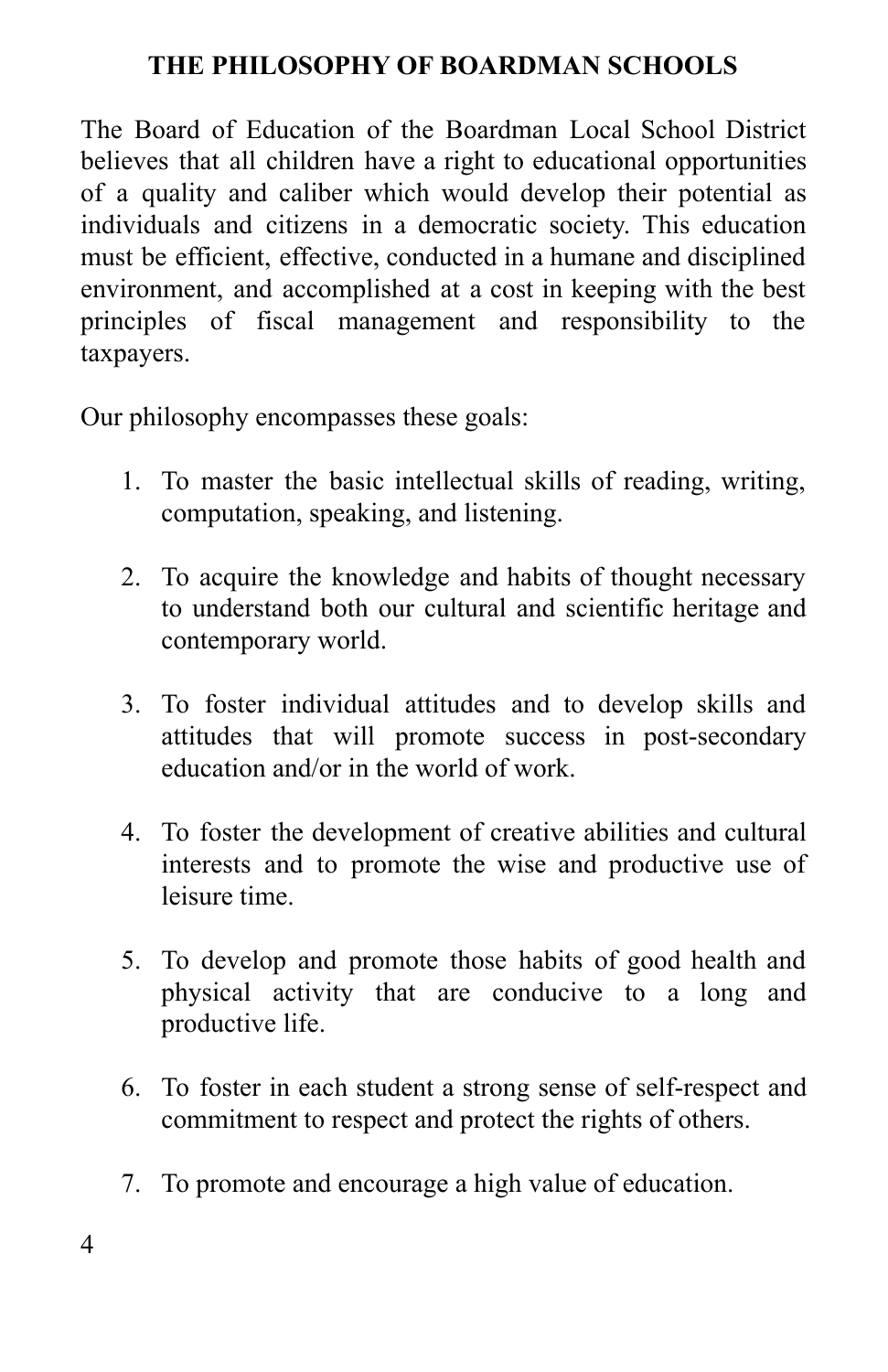8. To encourage children to set and meet higher performance and personal standards.

## **SCHOOL HOURS**

**Grades K-3: 8:05 a.m. - 2:10 p.m.**



#### **PUPIL TRANSPORTATION**

1. Pupil transportation is available to all students residing in the Boardman School District. To receive pupil transportation, pupils must wait in a location clear of traffic, in their driveway at least ten feet from the roadway where the driver can see you. Pupils shall be outside at their designated place of safety five minutes before the school bus is scheduled to arrive. This is in accordance with state law and school policy. Pupil transportation pick-up and drop-off times will be established within the first week of the beginning of the school year. Parents are advised to have pupils at their designated place of safety approximately forty-five minutes prior to the time school begins for morning classes for the first week of school or until parents know the school bus arrival time.

School bus transportation is the safest mode of transportation in our United States of America. Parents are encouraged to have pupils ride our school buses to and from school. Riding the school bus eliminates excess vehicle traffic in our school zones and lowers the amount of emissions in the air. The number of children riding our

5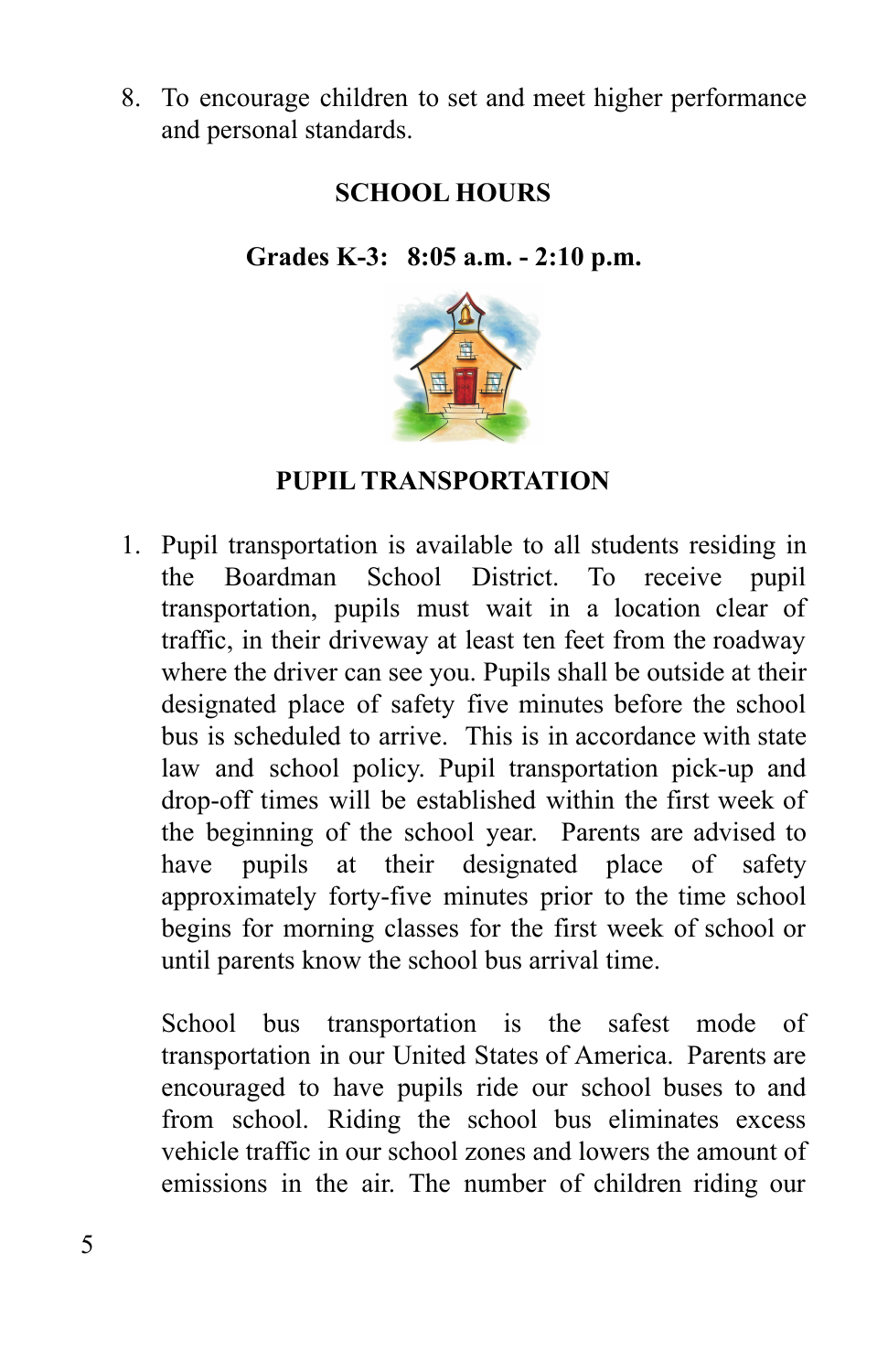school buses also benefits our school district through state funding.

- 2. Students will be permitted to ride only the school buses to which they are assigned.
- 3. Parents requesting students to be transported on school buses to or from alternate locations must complete an Alternative Transportation Request form. The request shall be consistent and remain in place for the entire school year. Parental requests for alternate student transportation that change school bus pick-up and drop-off locations or days of the week from the initial request will **not** be permitted. Parental requests for alternate student transportation to and from places of employment or daycare facilities will **not** be permitted. Parental requests for alternate student transportation involving shared parenting must be signed by **both parents.** All written parental requests for alternate student transportation must contain all involved student names and addresses, parent names and addresses, phone numbers, requested days of the week for transportation, and school of attendance. All parental requests for alternate student transportation must be submitted to the Boardman School Pupil Transportation Office one (1) week in advance of the requested change (Fax: 330-726-3416). In the event of an extreme family crisis or medical emergency, the Pupil Transportation Office may honor a written request for alternate student transportation that does not meet the one (1) week advance notification guideline. Pupil Transportation staff members will not be permitted to transport any student to or from an alternate location without written approval from the Supervisor of Pupil Transportation.
- 4. While on the bus, the pupils are under the authority of and directly responsible to the bus driver. Pupils are expected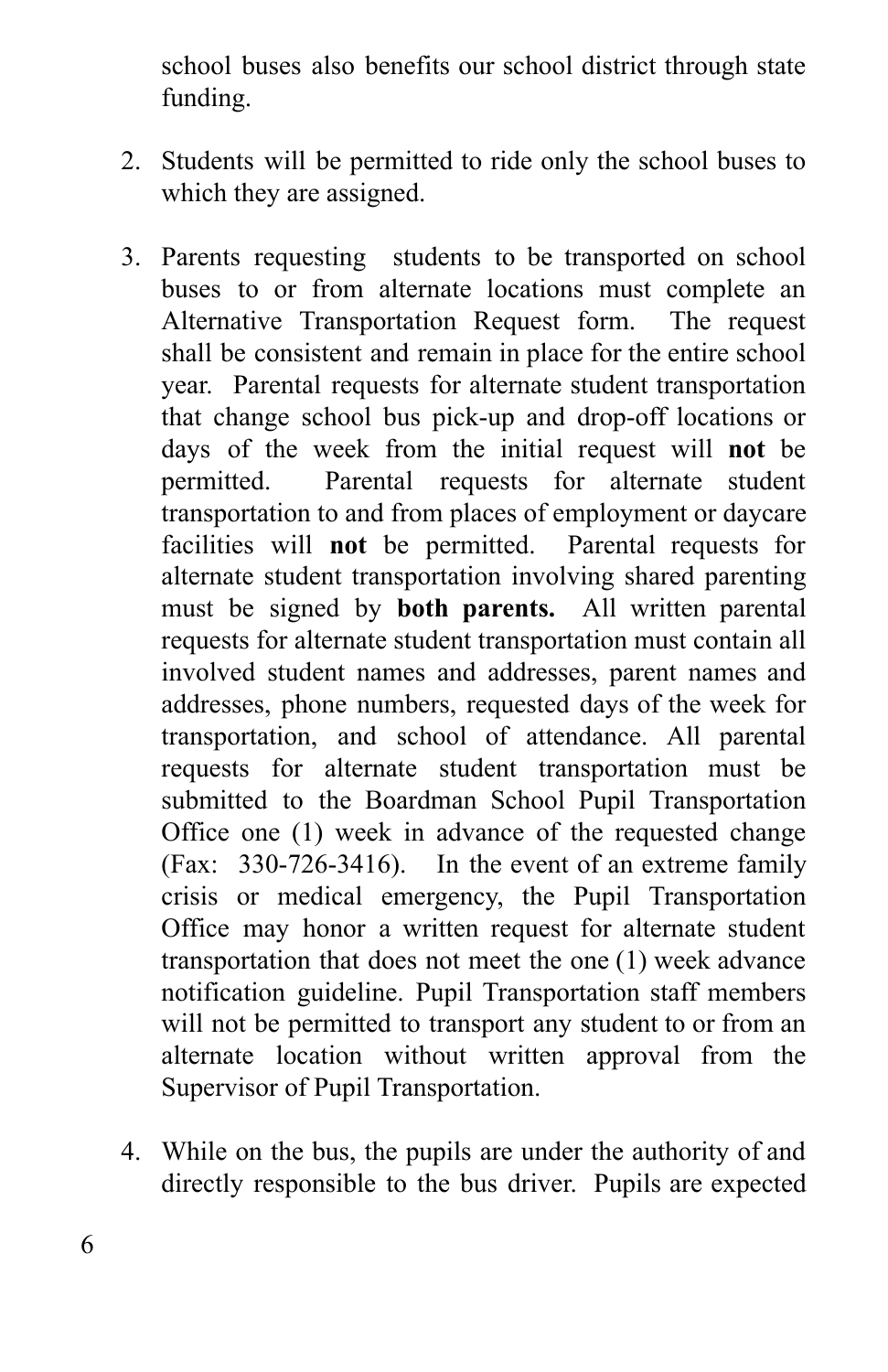to obey the following rules:

- a. Pupils shall be outside at the bus stop before the bus is scheduled to arrive.
- b. Immediately upon entering the bus, pupils shall take their seats keeping aisles and exits clear.
- c. Pupils shall obey instructions and requests of driver without question.
- d. Pupils shall remain in their seats until time to leave the bus.
- e. Pupils shall conduct themselves in an orderly manner while on the bus.
- f. Pupils shall not be loud or use improper language at any time.
- g. Windows shall not be adjusted without permission of the bus driver, and pupils must not put heads or arms out of the bus window.
- h. No pupil shall attempt to get off or on the bus until it has come to a full stop.
- I. Waste paper and rubbish must not be dropped on the floor of the bus.
- j. Pupils shall not stand in the road while waiting for the bus.
- k. Pupils shall never throw anything within or from the bus.
- l. Pupils shall not eat, drink, or chew gum while on the bus.
- m. Pupils may carry only objects that can be held in their laps on the bus.
- n. Students are not to use cell phones on the bus.

A uniform disciplinary code for misconduct on the school bus will be strictly enforced at all grade levels. Incidents of student misconduct on the school bus may result in a three (3), five (5), or ten (10) day suspension. The only exception to this policy will be immediate suspension for severe discipline violations or acts of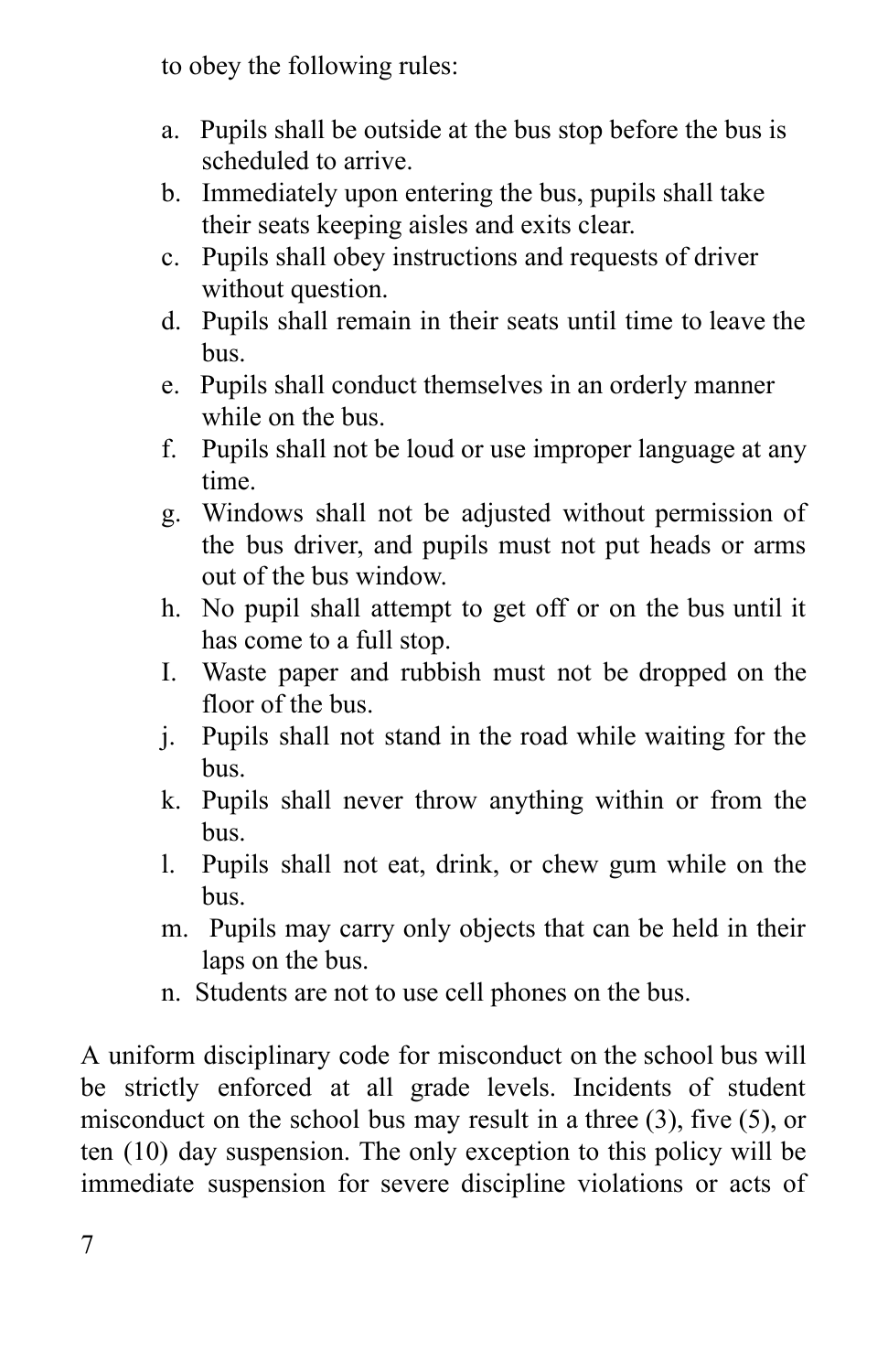violence that are extreme.

#### **CAR TRANSPORTATION**

**Children should not be dropped off at school before 7:45 a.m.** Since teachers are not available for supervision before this hour, school personnel cannot provide supervision nor can they be liable for child safety prior to this time. Parents/Guardians are expected to be prompt when picking their child up from school. If a parent/guardian is late, and supervision of that child is necessary, the child will be placed in the After School Care Program. The expense for this supervision will be incurred by the parent/guardian of the child. Please refer to the After School Program Handbook to determine the cost of this supervision program.

#### **Two Hour Delayed Start of School**

The safety of students and employees is our primary concern. When a delayed opening is broadcast, the adjusted school opening and all transportation schedules will be delayed as announced. A two hour delay means that the buses will pick up students two hours late and school will start two hours late. Therefore, parents should not drop off students prior to **9:45 a.m.** An adjusted daily schedule will be followed at each school. Students will arrive home at their normal time. Breakfast will not be served, and there is no before-school care.

#### **TARDINESS**

1. Pupils who are tardy must report to the office with a parent and/or guardian so that attendance sheets can be corrected, and pupils can receive an **admit pass** to class.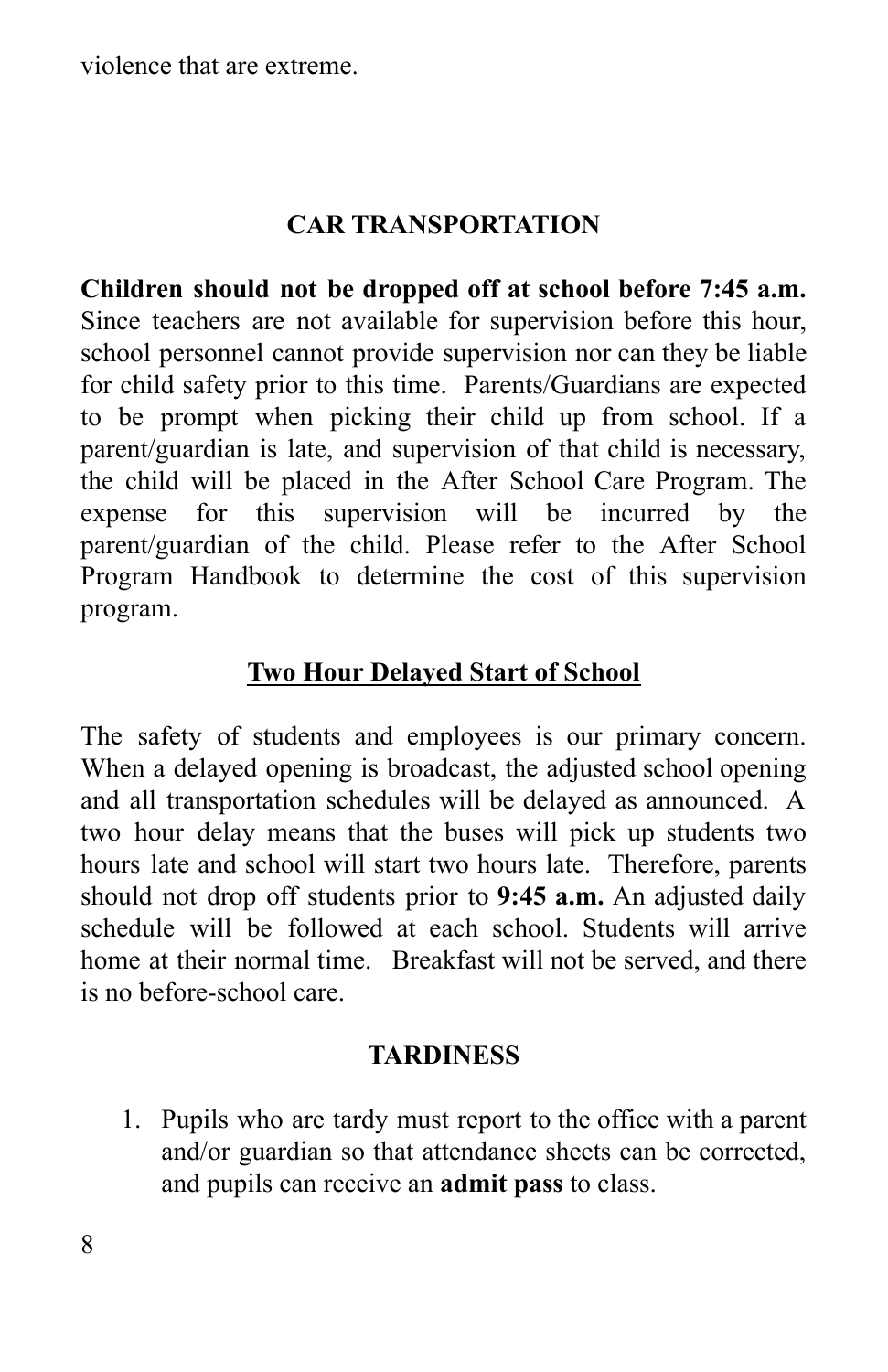#### **EARLY DISMISSAL**

- 1. If a child is to be dismissed early, a written excuse is necessary. **No changes to student dismissal routine will be honored after 12:00 p.m.**
- 2. For the safety of each child, the parent/guardian **must** come to the office when picking him/her up early and sign the Early Dismissal Register.

#### **STUDENT SAFETY**

Safety is important. Rules and regulations at school are established to express a caring concern for the safety of each student. Safety instruction occurs throughout the year and we ask parents to support our efforts at home.

#### **ATTENDANCE POLICY**

|                   | Attendance Office* Numbers:                             |
|-------------------|---------------------------------------------------------|
| Stadium:<br>West: | Robinwood: 330-259-7165<br>330-259-7169<br>330-726-3427 |

The attendance procedures described below are designed to encourage regular attendance by all students to promote good academic performance. Students and parents are accountable for all matters pertaining to regular attendance.

1. Parents are asked to call the school attendance office\* if their son/daughter is absent or will be tardy. If no contact is made, an attendance secretary will contact the home. Our attendance line is available 24 hours a day.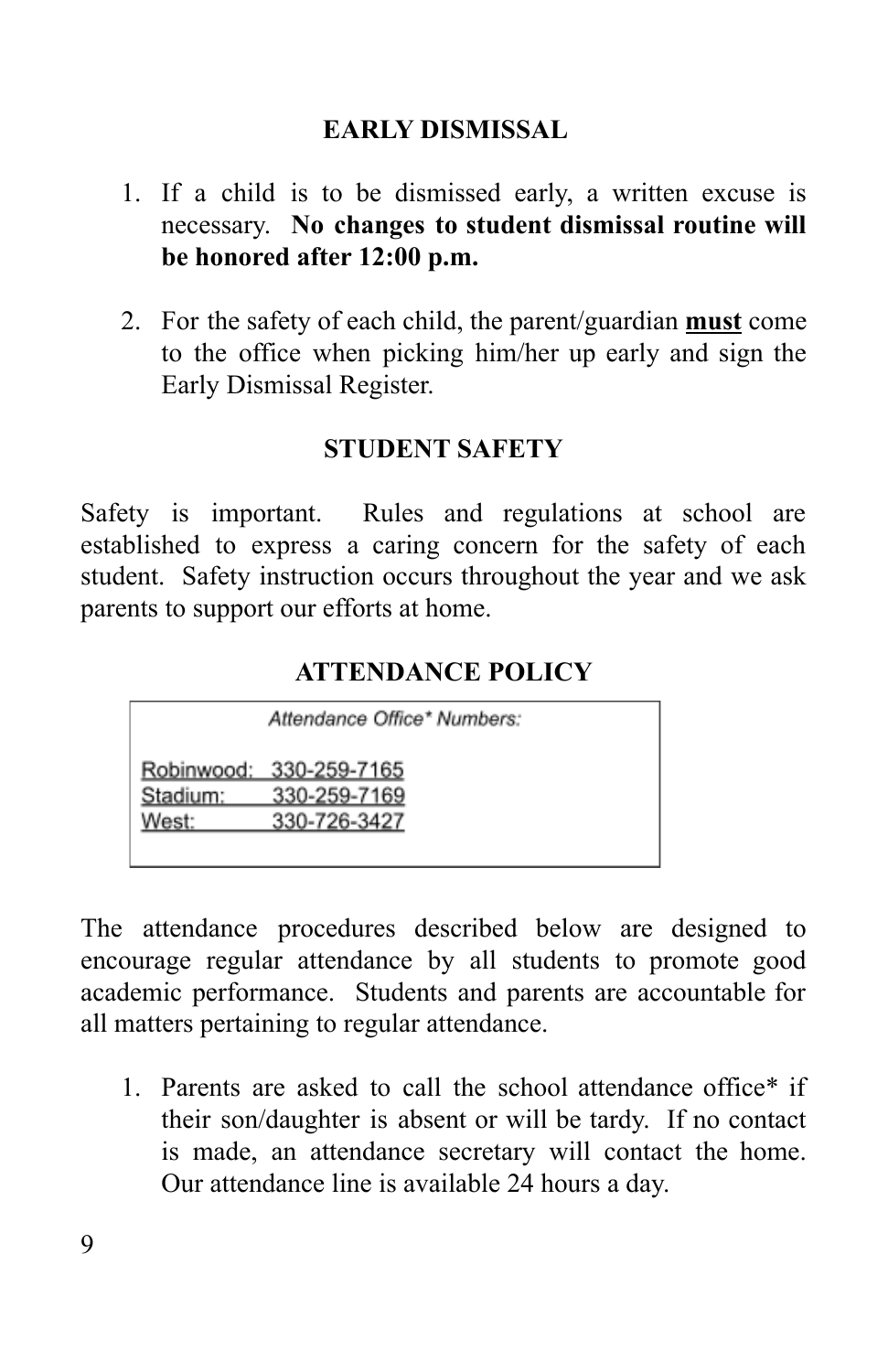- 2. **Excused Absence** An excused absence from school may be approved on the basis of any one or more of the following conditions: personal illness (a doctor's statement may be required), quarantine of the home, death of a relative, observance of religious holidays, emergency or set circumstance which, in judgment of the principal or superintendent of schools, constitutes a good and sufficient cause for absence from school. Work, travel, vacations without prior approval, and parent requests without prior approval will not be considered excused.
- 3. **Make-Up Work** Make-up work may be permitted for excused absences, but parents are responsible for requesting and students for completing make-up work. Students will have the total number of excused absence days plus one day to make up work.

## 4. **Habitual and Excessive Absences/Tardiness**

Habitual Truancy:

- **a.** Absent 30 or more consecutive hours with or without a a legitimate excuse.
- **b**. Absent 42 or more hours in one school month without a legitimate excuse.
- **c**. Absent 72 or more hours in one school year without a legitimate excuse.

Excessive Absences:

- **a.**Absent 38 or more hours in one school year **with or without** a legitimate excuse; or
- **b.** Absent 65 or more hours in one school year **with or without** a legitimate excuse.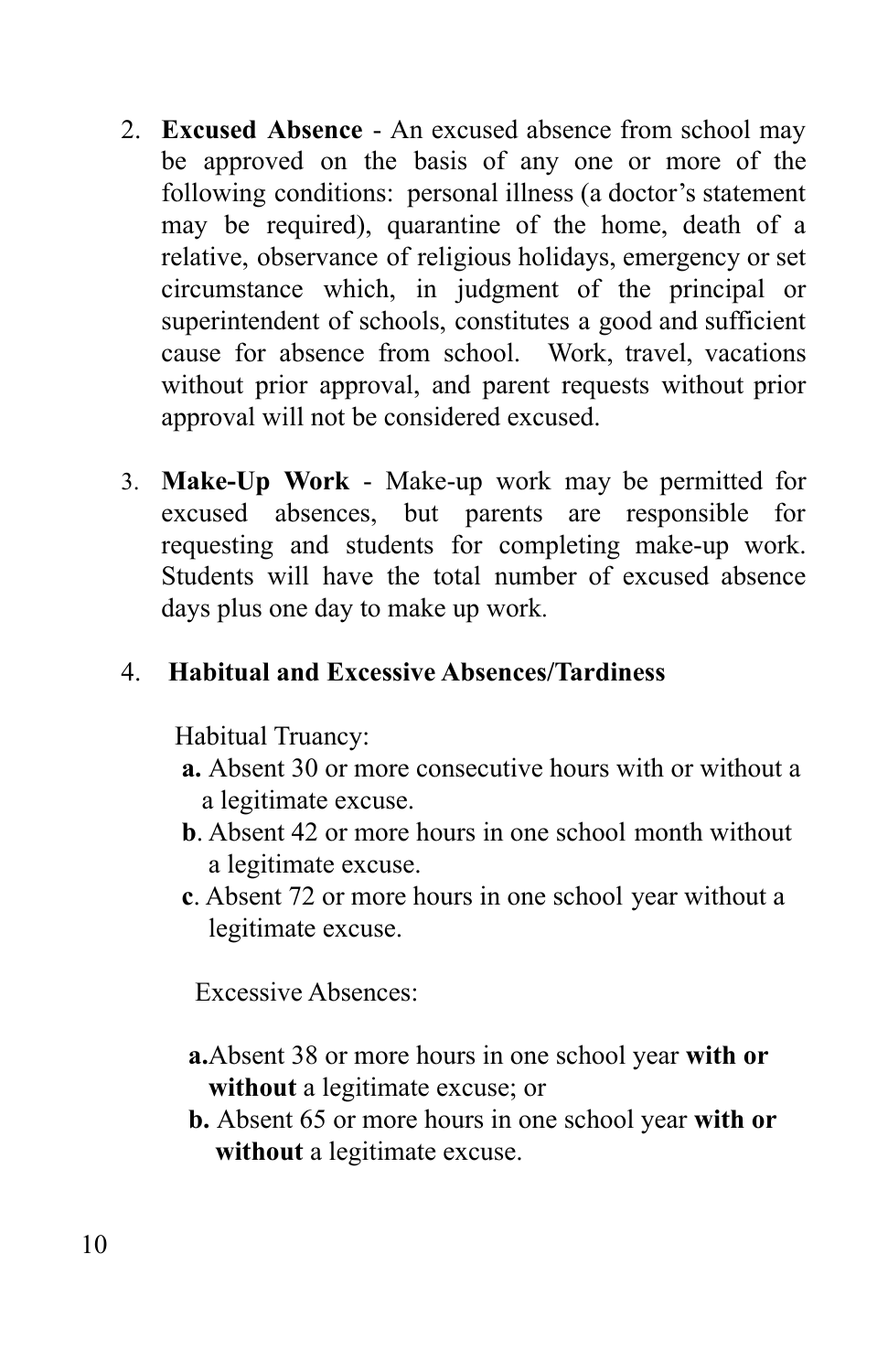- 5. **Juvenile Court Intervention** Parents of a truant student may be referred to Juvenile Court for failing to comply with Ohio's compulsory attendance laws. A parent found guilty of non-compliance with Ohio's compulsory attendance laws may be fined up to \$250.00 and may be incarcerated up to 30 days in the Mahoning County Jail.
- 6. **Doctor Appointments** Students who leave and come back to school during the day with a doctor's excuse will not be counted tardy or absent. However, any instructional time missed during this time will be added to absence hours.

## **RELEASED TIME FOR VACATIONS**

Parents are strongly encouraged to schedule family vacations at such a time as not to interfere with the adopted school calendar. However, the Board recognizes that there are times when families cannot control the dates when vacations must be taken. Therefore, if there is no alternative to a family scheduled vacation during the time when school is in session, the school district may honor the request based on the following criteria:

- 1. The vacation will not require the student to miss more than five school days.
- 2. The vacation is a family vacation with at least one parent or guardian participating.
- 3. The student's record of prior absences for this school year is within the 10% or 20 day limit, and the student is not a habitual or chronic truant as defined by the district's attendance policy.
- 4. The vacation will **not** occur during the time statewide tests are administered.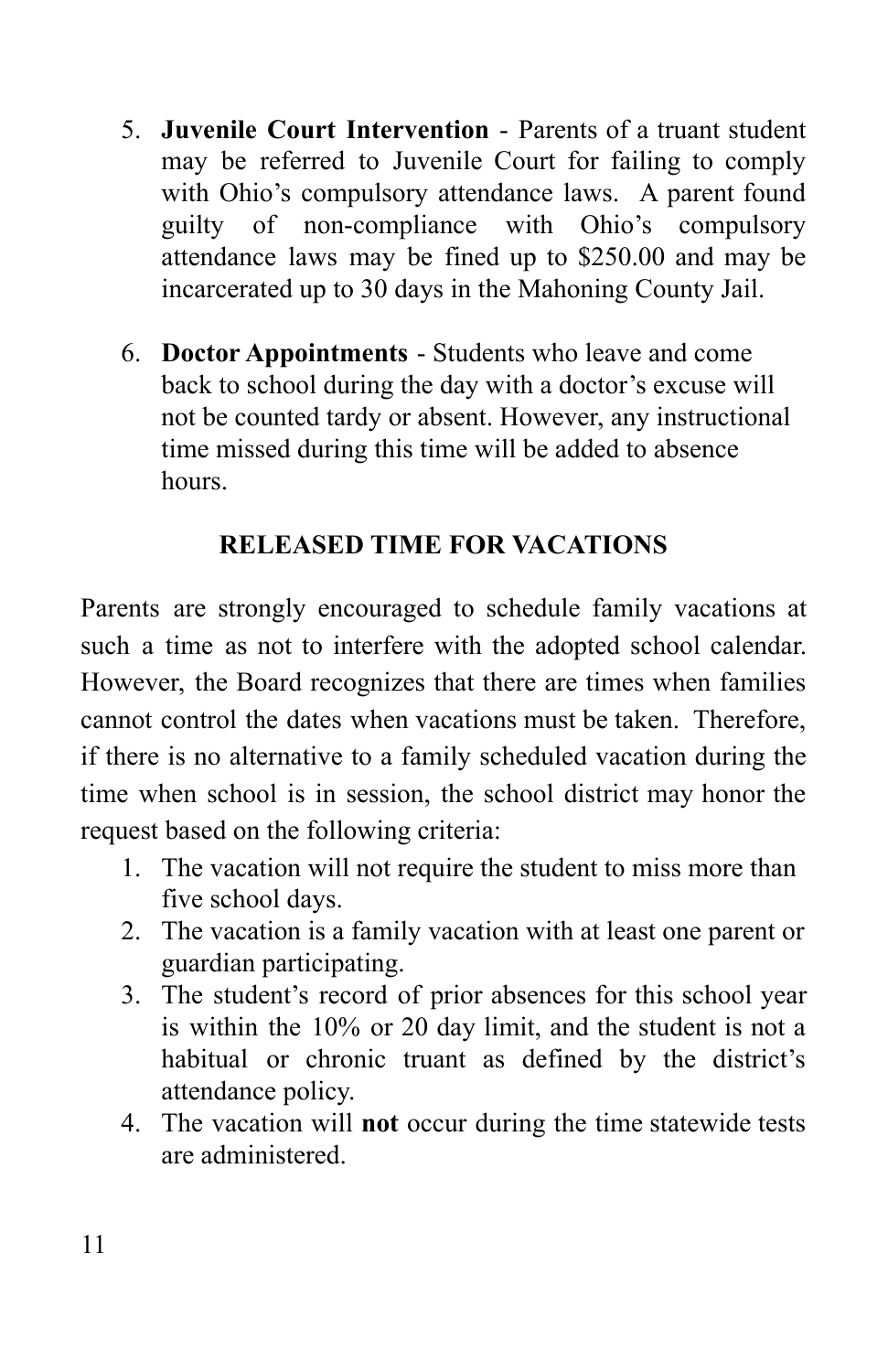The request to be excused from school because of family vacation should be submitted by the parent or guardian at least ten (10) school days prior to the first day of absence. The principal may approve this request. If the request is approved, the student will make up the missed work in a manner and time frame outlined by the building principal. The school shall not be expected to re-teach any work missed by the student. Please be aware that these hours missed will be **unexcused** according to House Bill 410.

## **FIELD TRIP NOTIFICATION AND PERMISSION FORMS**

A notification letter will be sent home to parents for all field trips to other Boardman Schools or in the community of Boardman.

A permission form will be sent home for parents to sign for all field trips outside of Boardman.

# **RESIDENCE REQUIREMENTS**

Any child who is a resident of the Boardman School District and is of legal age (5-21) may attend the Boardman public schools. A student is considered a resident of the district if he/she resides with a parent or parents or a person or government agency with legal custody whose place of residence is within the boundaries of the Boardman Local School District.

# **PUPILS MOVING WITHIN THE DISTRICT**

A pupil changing residence within the Boardman School District during the second semester may complete the year at the school which he/she has been attending, subject to the approval of the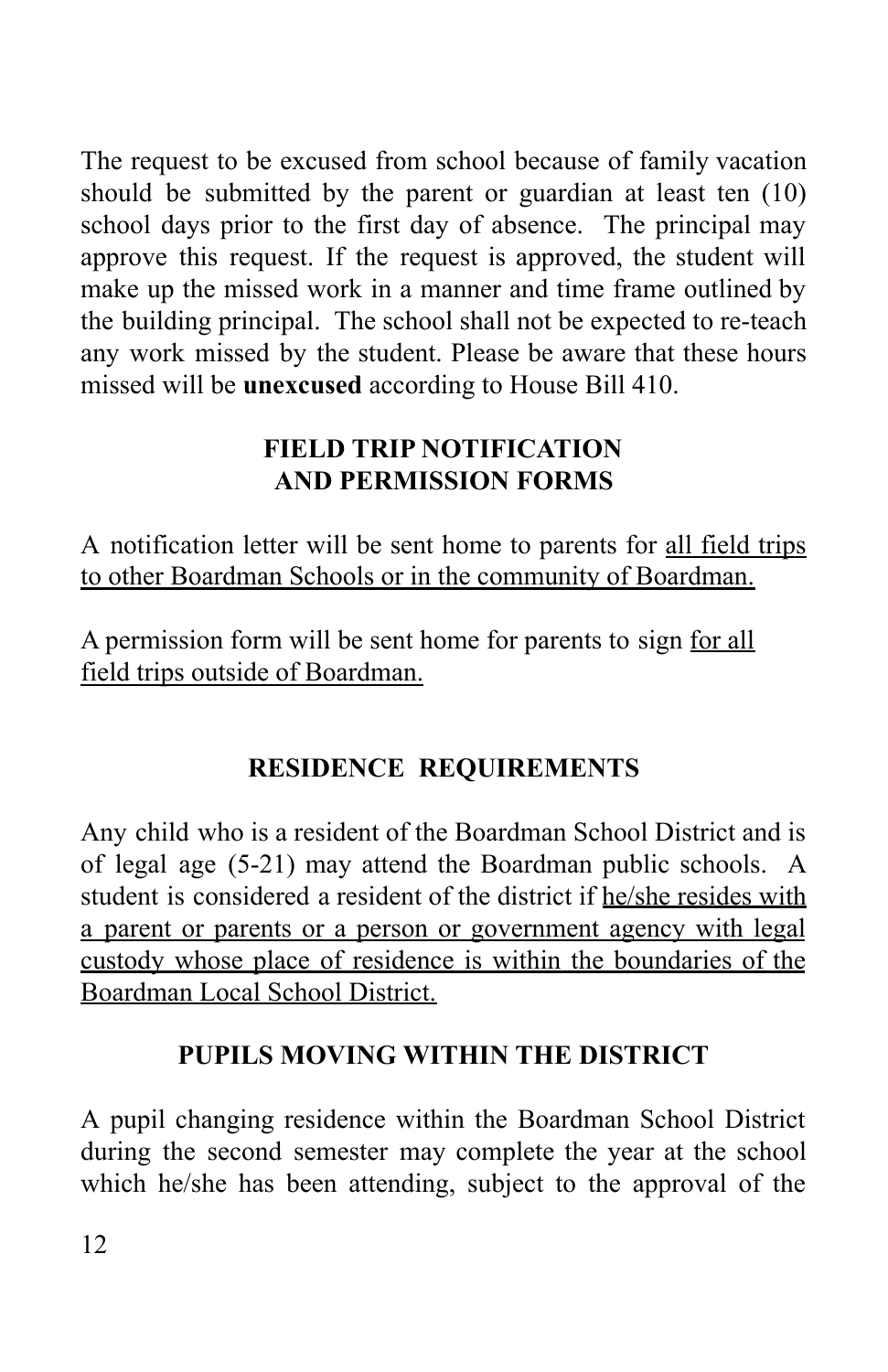Superintendent. In such a case, the parent of the student will be responsible for his transportation to and from school.

## **PARENT REQUESTS FOR SPECIFIC TEACHERS**

Boardman elementary school principals and teachers will NOT accept requests from parents for specific teachers. It has become increasingly difficult to meet the learning needs of our diverse student population each year while trying to honor parent requests. Imbalances occur when there are too many requests which make teaching/learning more difficult. Parents who have legitimate learning concerns about their child can write a letter to the principal explaining their concerns; however, letters requesting a specific teacher will not be accepted.

## **REPORTING TO PARENTS**

A vital part of Boardman Schools is our home-school communication concerning each child's progress in school. Each nine week grading period, parents are updated on progress through report cards or parent conferences.

We are very appreciative of concerned and supportive parents. If there is a need for additional parent-teacher communication, parents should feel free to set up an appointment with the child's teacher.

If it is necessary to contact the child's teacher, it should be done during the teacher's school day. If the teacher has a class when the parent calls, the call will be returned during the teacher's planning/conference period if possible.

#### **HOMEWORK**

Homework is assigned at the elementary level. Homework assignments are used to make up work when the student is absent,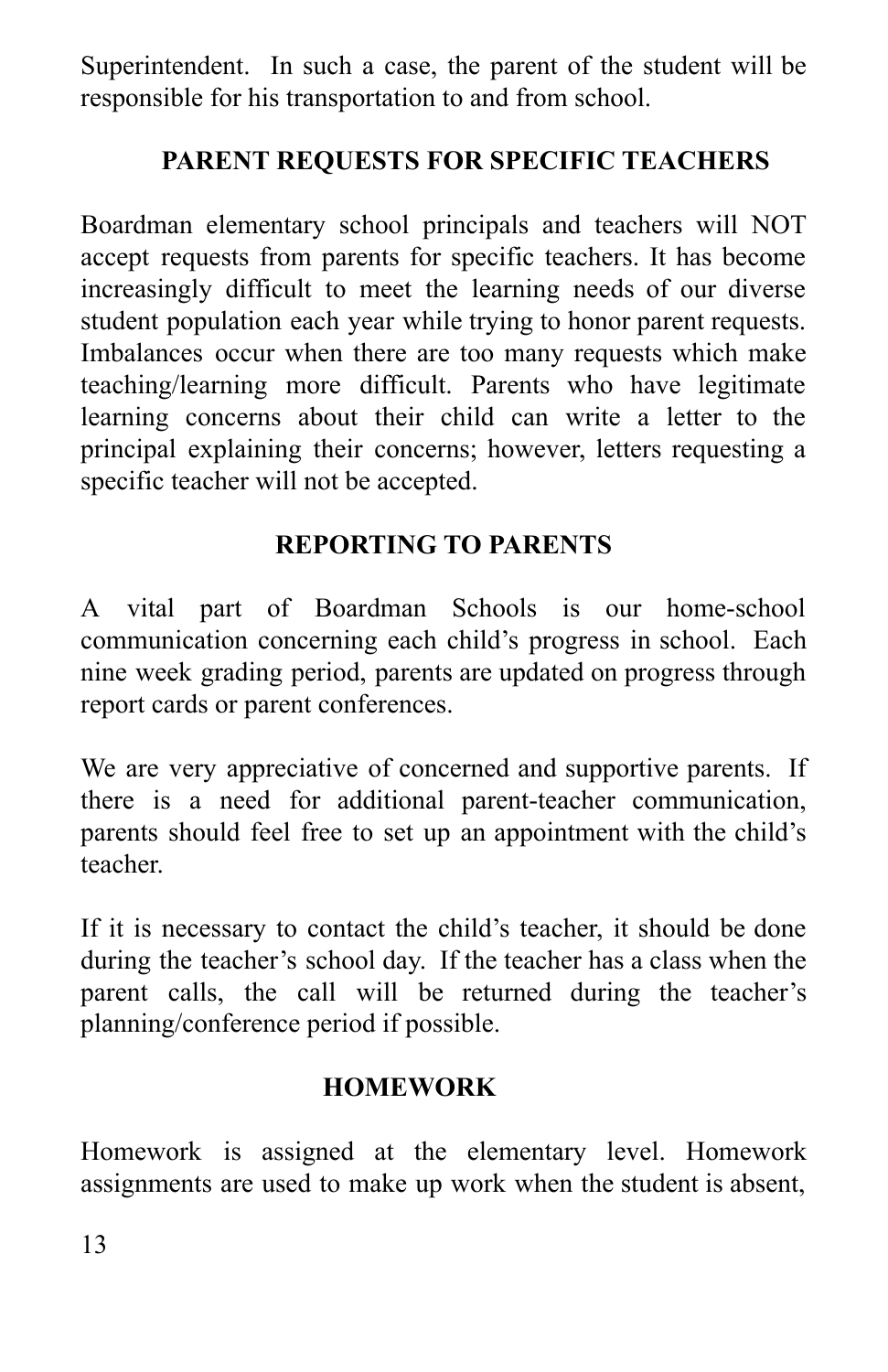to finish daily work not completed during the regular class time, and to develop study skills and responsibility. These assignments will increase in number, amount of work, and regularity as the student becomes older.

It is our desire to have students and parents understand in proper perspective the value of homework. If we accomplish this, the grade four students will have a good foundation for homework in preparation for the middle school.

## **RESPONSIBILITY FOR TEXTBOOKS AND WORKBOOKS**

At the beginning of each school year, a flat fee is charged for consumable materials.

At the beginning and the end of the school year, each student's books are evaluated as to their condition. Where it is evident that irresponsible care and accidents have caused excessive damage, a pro-rated fine is levied based on the number of years the items are expected to last with reasonable care. In no case will the book be depreciated to less than 40% of its replacement cost.



**LIBRARY**

Students have the opportunity to visit the school library with their classes. They are allowed to check out books at this time with return dates stamped on the inside cover of each book. If a book is overdue, the child is fined one cent for each overdue day, excluding holidays, weekends or absences. If a book is lost, the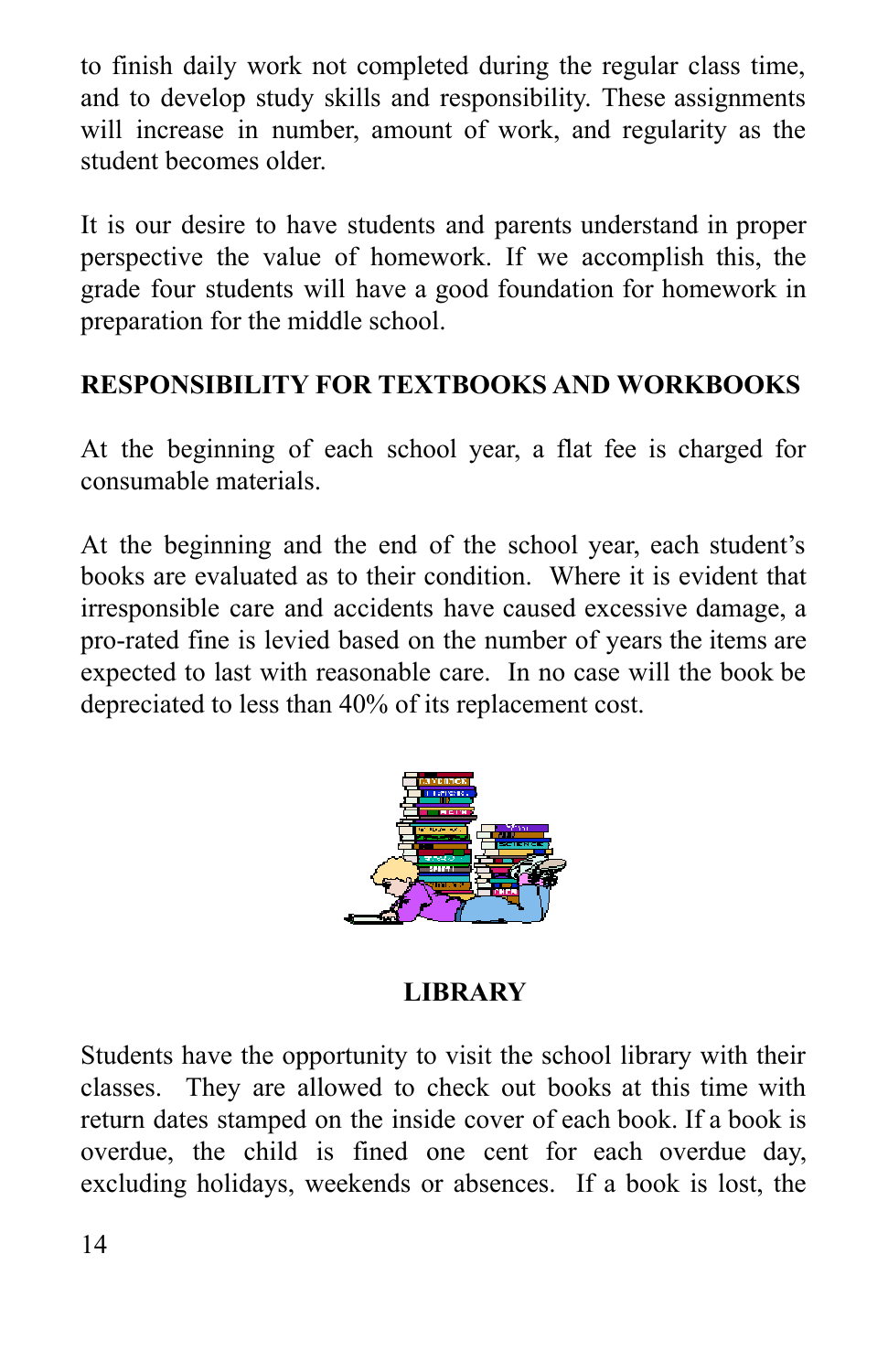child will be charged for the cost of the book.

#### **TELEPHONE USE**

Children are not permitted to use the phone except in case of an emergency. No calls will be permitted for forgotten items.

#### **SCHOOL MEALS**

- 1. Students may participate in the breakfast program. The breakfast program meets the dietary guidelines as outlined by the United States Department of Agriculture. Elementary meal price is \$1.50 for breakfast. If your child has been approved for free or reduced lunches, he or she will qualify for free or reduced price breakfast. Reduced price breakfast is \$.30. You May apply online @ [www.boardman.payschools.com](http://www.boardman.payschools.com)
- 2. Pupils who bring their lunches may purchase milk, juice, or bottled water for \$.50 each. Children who do not purchase the full lunch will not be permitted to buy a la carte food items.
- 3. If a child has a life-threatening allergy/disability related to consuming milk, the parent must supply a medical note from a licensed physician that describes the child's condition. The physician must prescribe a substitution for milk which may be water or lactose free milk. This note must be on file in the Food Service Supervisor's office. If a child does not have a life-threatening allergy/disability related to consuming milk, no substitution will be made for that child.
- 4. Elementary meal price for lunch is \$2.75. Cost for extra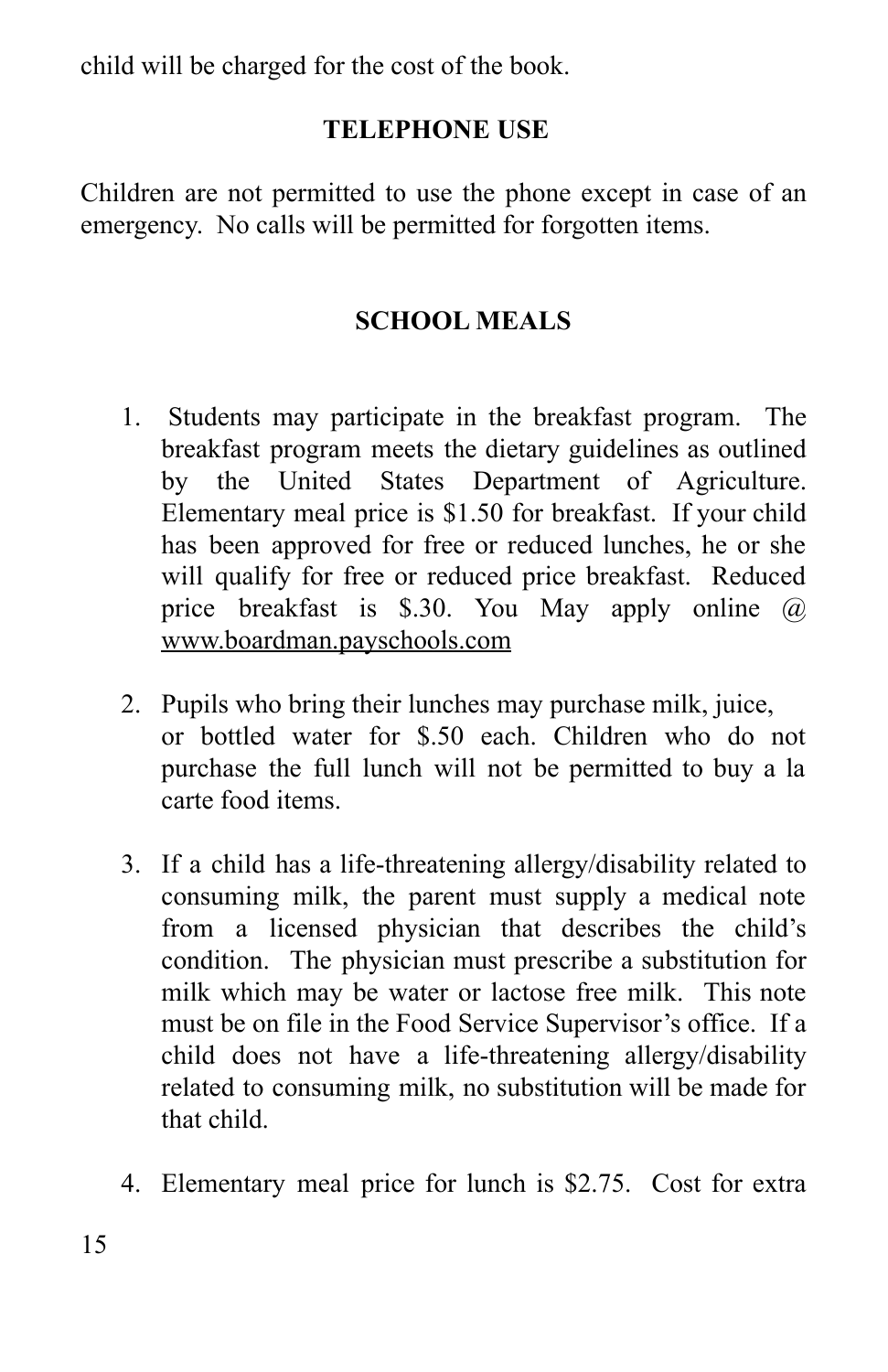milk is \$.50. Free or reduced price lunches are available for those who qualify under federal guidelines. Reduced price for lunch is \$.40. Application should be sent to the building principal.

- 5. Monthly menus are available on the schools' website at http://www.boardman.k12.oh.us
- 6. Parents may pre-pay for lunches on-line at [www.payschoolscentral.com](http://www.payschoolscentral.com)
- Another convenient option to pay for school lunches is to pre-pay by utilizing the school's computerized lunch system. In doing so, parents write checks in an amount of their choice which are then deposited into a computerized lunch account. As the student passes through the lunch line, a code is entered and the am*ount is deducted from the current balance.*

*Students are permitted to charge up to three lunches once their account has reached a balance of zero. The next monies sent in will absorb those charges. Please note that an alternative lunch will be provided for a student who is past the three lunch charge limit a*nd/or for students who do not have lunch money for the day. If payment for lunch is made by check, the student's name must be listed on the check. If a check must be returned due to insufficient funds, checks will no longer be accepted for that student.

7. Good eating habits are important to health and health education. We attempt to give each student portions suitable to his or her desires. Students are no longer required to take a full lunch. They must take only three or more of the basic items offered: meat/meat alternatives, grains, vegetable, fruit, milk. Parental support is appreciated.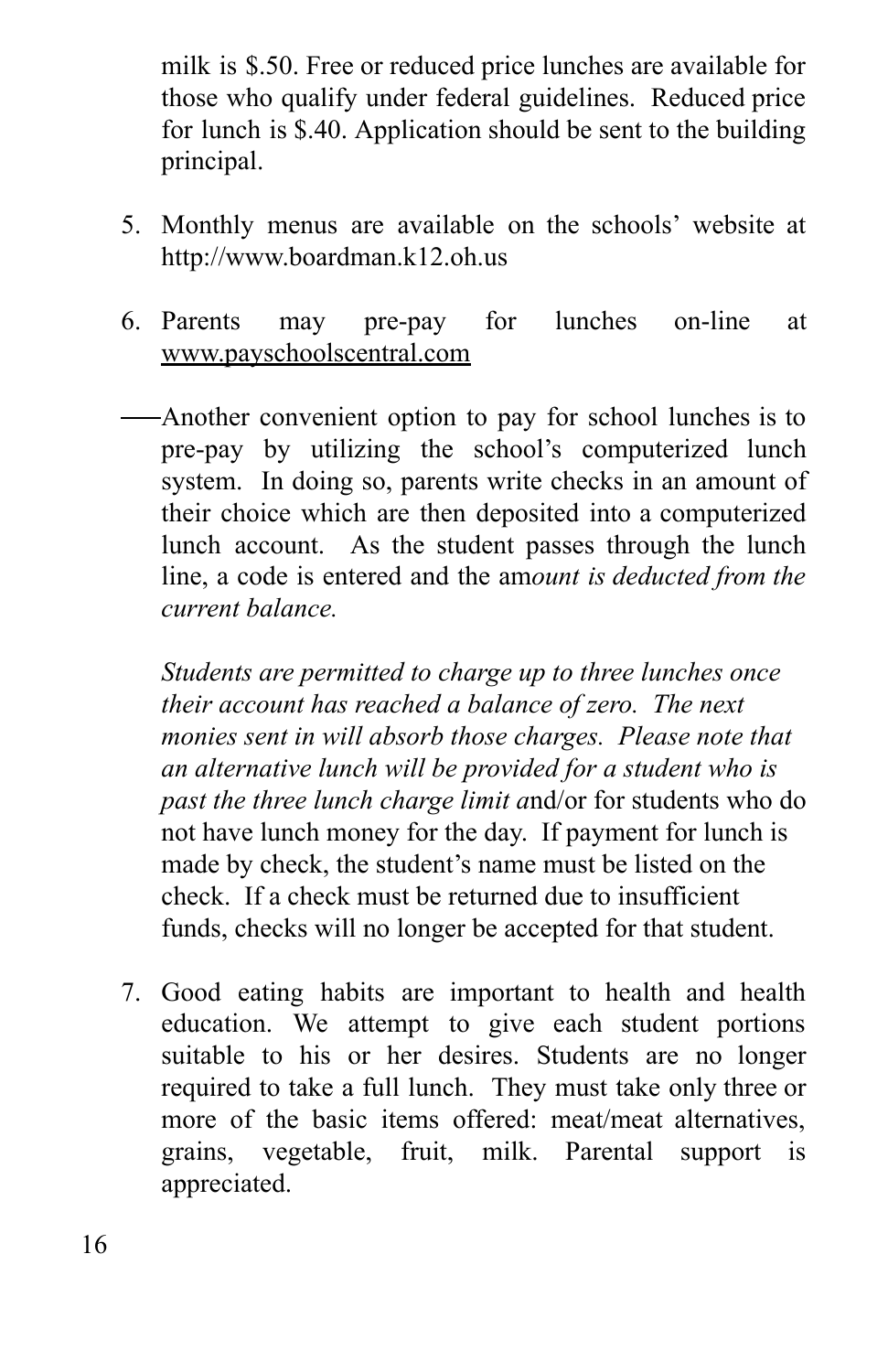#### **PLAYGROUND**

Whenever weather permits there is outdoor recess during the school day. **All children are expected to be outside unless a parental excuse is presented. After five (5) days a medical excuse is needed.**

#### **PHYSICAL EDUCATION**

All pupils are required to wear tennis shoes.

#### **ROOM TREATS**

Holiday treats are coordinated by the staff and the PTA.

## **BIRTHDAY PARTIES AND TREATS**

Birthday celebrations are handled differently by each school and should take a minimum of instructional time. We ask that parents observe the following with regard to student birthdays:

- 1. Do not have balloons, flowers or other things sent to school to be delivered to the child during school time. These will not be delivered to the classroom and balloons are not permitted on the school bus.
- 2. Do not send performers, such as clowns, etc. to school to deliver messages during school time.
- 3. Invitations to parties outside school should not be sent to school to be distributed unless received by all classmates.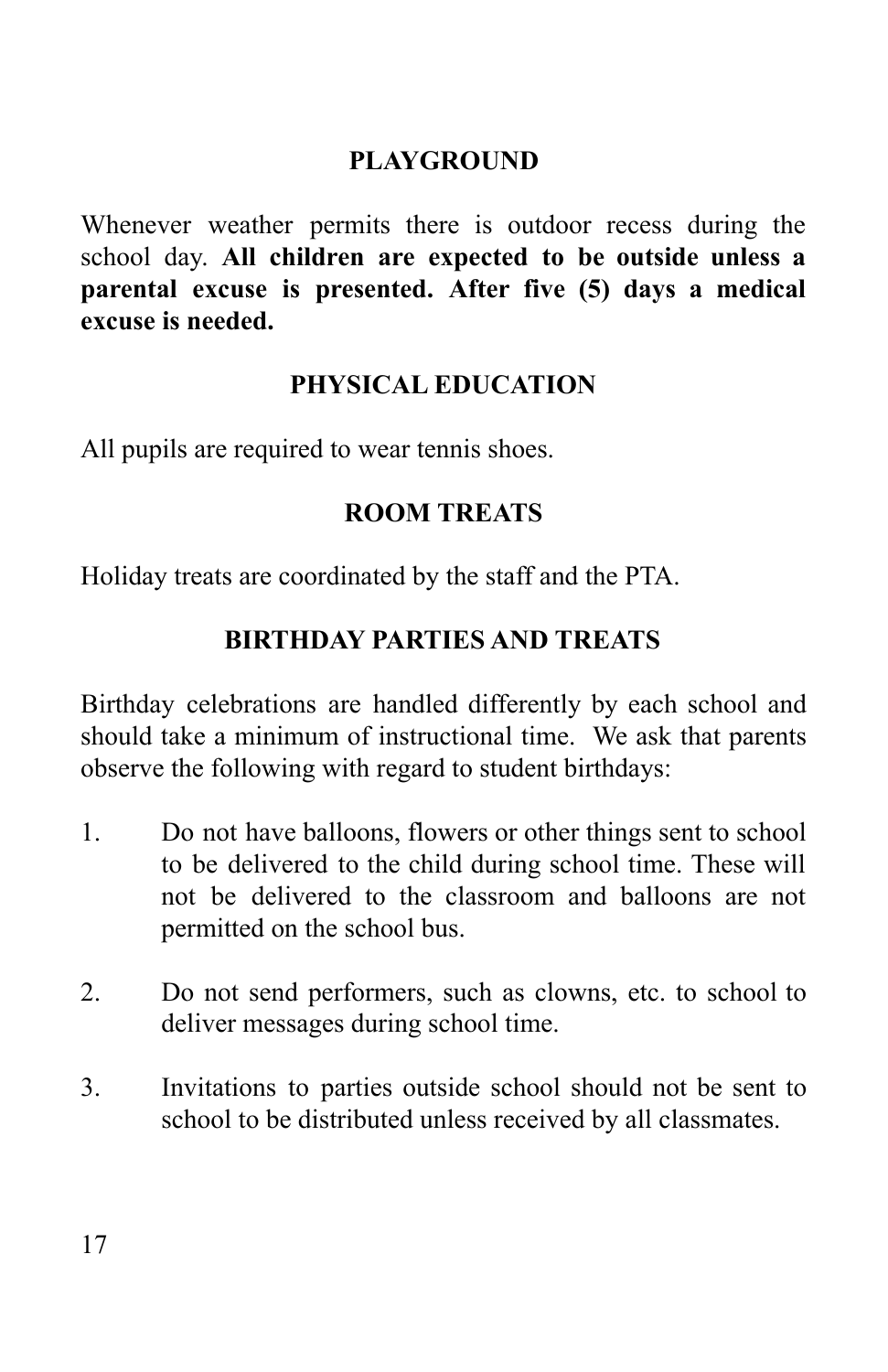4. Birthday treats should be sent to school only with teacher approval and follow the Healthy Food Guidelines.

# **CLASSROOM VISITATIONS**

Classroom visitations by parents or guardians of current or prospective students will not be honored. However, a mutually agreed upon visitation time may be scheduled with an instructor before, during, or after school when students are not receiving instruction.

## **TOYS/CELL PHONES/ELECTRONIC DEVICES**

Personal toys, cell phones, electronic devices, or playthings are not to be brought to school unless requested by the teacher as part of a learning activity.

#### **HEALTH SERVICES**

Each of our elementary schools has a part-time school nurse who provides services daily. The nurse screens for vision, hearing, scoliosis, and head lice. She provides other routine care on a systematic basis and/or parental request.

A child who becomes ill or injured at school will receive attention from regular school personnel if the nurse is not there. If the situation is serious, parents will be contacted. In some cases, the nurse is called from another building to look at a child before proceeding further.

In cases determined to be serious, the instructions given by the parents on the emergency medical form will be carried out. Parents will be notified as soon as possible by calling home, work, friends, or relatives listed for emergency. The fire department will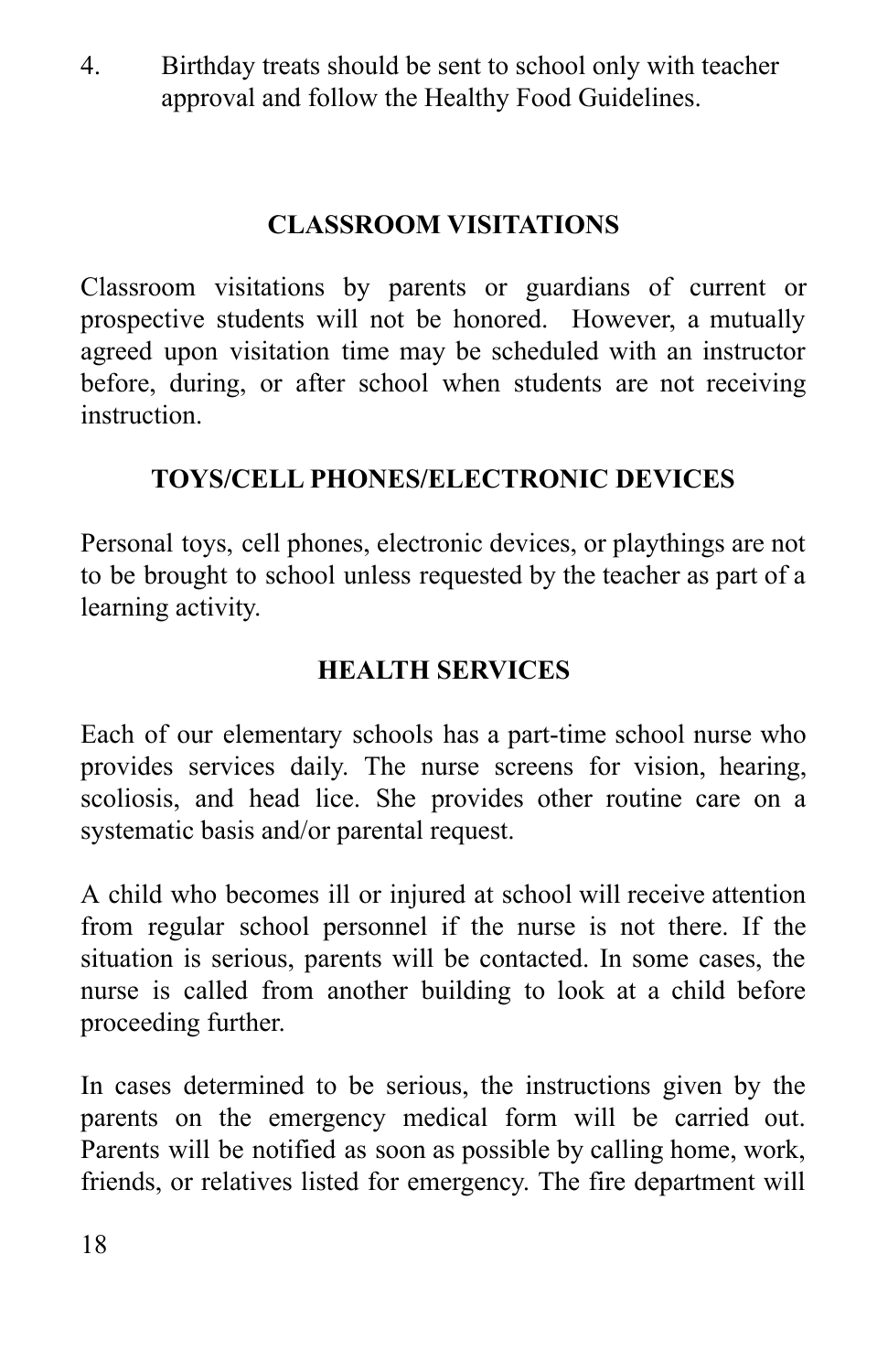be called if necessary.

Where there is vomiting or a fever registering a temperature of 100° or higher, parents will be called to pick up the child. Parents will be called in cases of bumps or cuts on the face or head.

In cases determined by school personnel to be non-serious illnesses, the child may be permitted to rest in the health room or sent back to class. Non-serious injuries will receive basic first aid and the child will be sent back to class.

*Please complete and return IMMEDIATELY the Emergency Medical Authorization Form sent home the first week of school.* To ensure the safety of your child, please inform the school office of any changes during the school year.

#### **ADMINISTERING MEDICINE TO STUDENTS**

Medication should be given by the parent at home. If this is not possible, at the request of the parent and physician, the nurse or designee will dispense prescription/non prescription (over the counter) medication to the student in accordance with the following:

- 1. **A Parent or Guardian Request to Administer Medication Form** has been completed, signed by both the physician and the parent/guardian, and returned to the school office by the parent/guardian.
- 2. Medication must be brought directly to the school office by the parent or guardian. Parents must assume responsibility to supply the school with enough medication needed by their child. Anytime there is a change of medication, dosage, or administration time, the school must be notified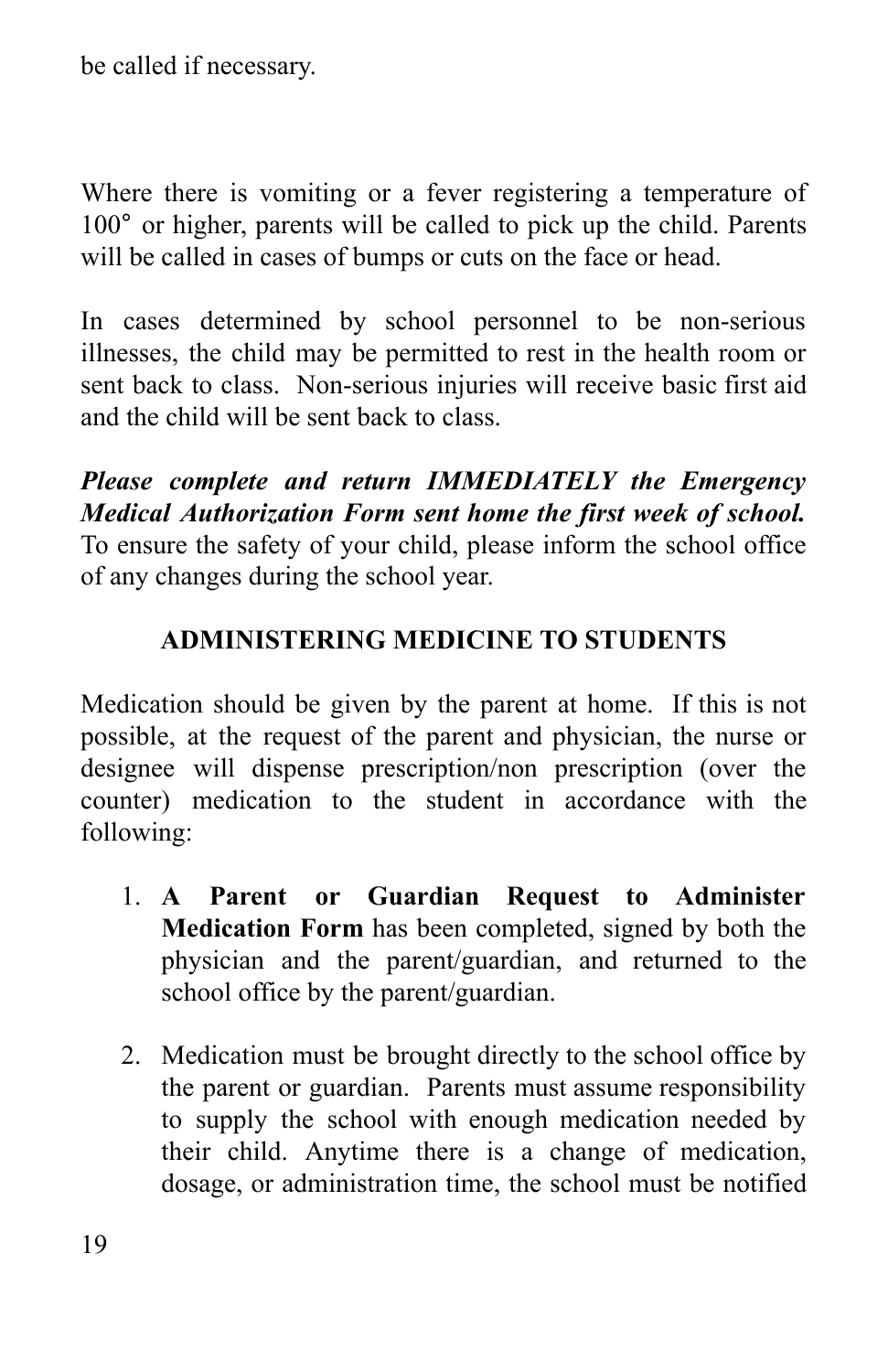immediately.

- 3. Medication must be received in the original prescription bottle, properly labeled by a registered pharmacist as prescribed by law. Medication will be safely stored in the school during the entire administration period.
- 4. Medication must not be transported to and from school by a child except when the doctor orders the medication to be carried on the child's person for emergency use.
- 5. It will be the responsibility of the child to notify the classroom teacher when it is time to report to the office for medication.
- 6. Emergency medication, such as instant liquid glucose for diabetic children or "bee sting" kits for the severely allergic child, may be necessary. Parents must notify the school office if a child will need special emergency medication at school.

Nonprescription medication (over the counter) will ONLY be administered within the schools by school personnel, with the previous steps taken.

Cough drops will not be dispensed from the school clinic.

It is essential to have correct information in order to assist a child at times of illness or injury.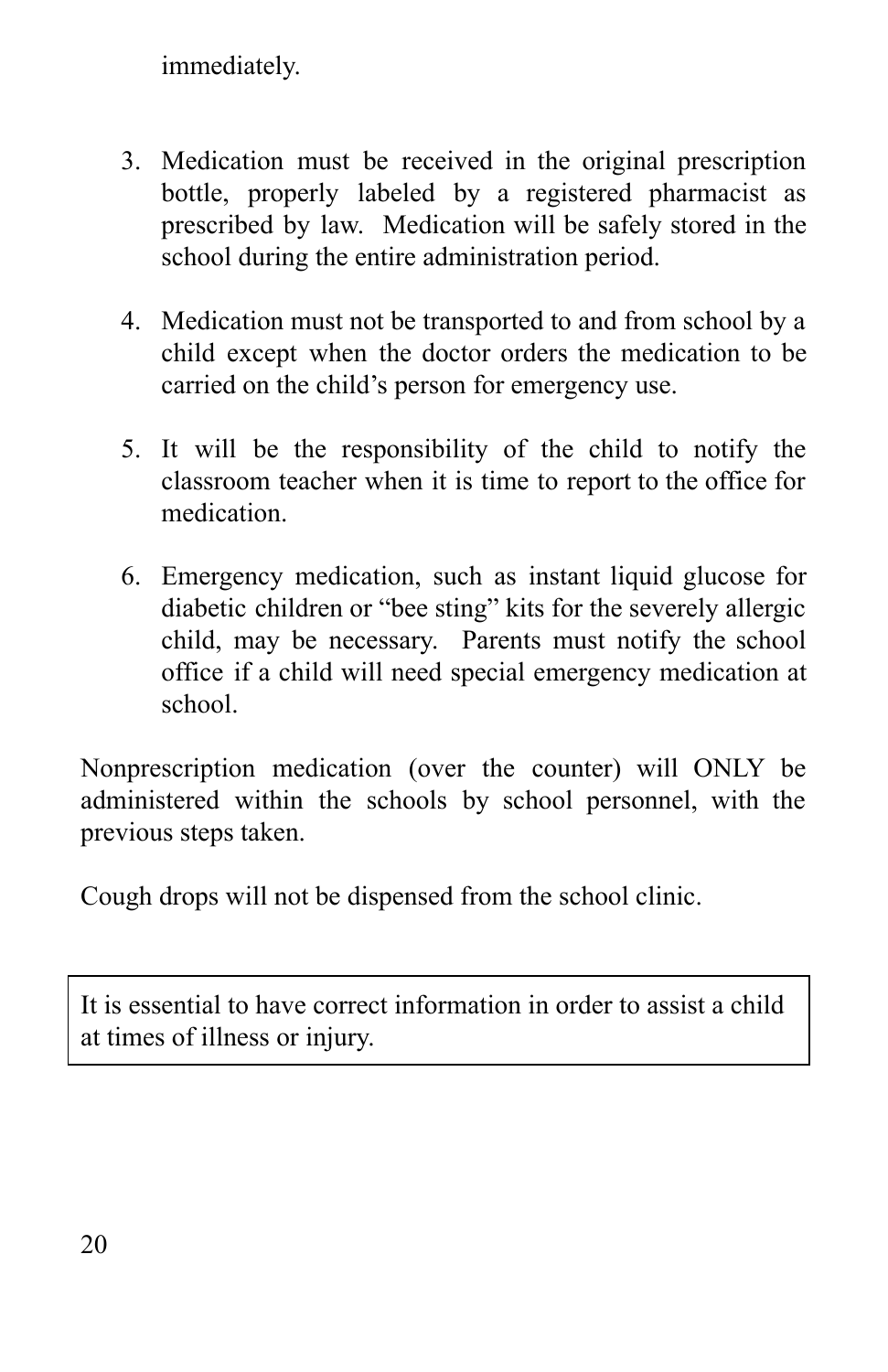## **IMMUNIZATION REQUIREMENTS**

The Ohio Department of Health, under the authority granted in Section 3313.67, Ohio Revised Code, has established the following minimum immunization requirements for school children.

- 1. **Diphtheria/Tetanus/Pertussis (DPT, DtaP, DT, Tdap Td):** A minimum of four or more doses of DTap or DT, or any combination is required for grades K-12. Five doses are required for entry if the fourth dose was administered before the child's fourth birthday. Three doses of TD or a combination of Td and Tdap is the minimum acceptable for children age seven(7) and up. One dose of Tdap vaccine must be administered prior to entry into grades 7-12.
- 2. **Poliomyelitis (OPV, IPV):** Three or more doses of IPV or OPV is required for grades K-7. The FINAL dose must be administered on or after the 4<sup>th</sup> birthday regardless of the number of previous doses. If a combination of OPV and IPV was received, four(4) doses of either vaccine are required.
- 3. **Measles, Mumps, Rubella(MMR):** Two doses required for grades K-12. The first dose must have been administered on or after the first birthday. The second dose must be administered at least 28 days after dose 1.
- 4. **Hepatitis B Vaccine(Hep B):** A minimum of three (3) doses of Hepatitis B vaccine is required for entry into Kindergarten through grade 12. The second dose must be administered at least 28 days after the first dose. The third dose must be given at least 16 weeks after the first dose and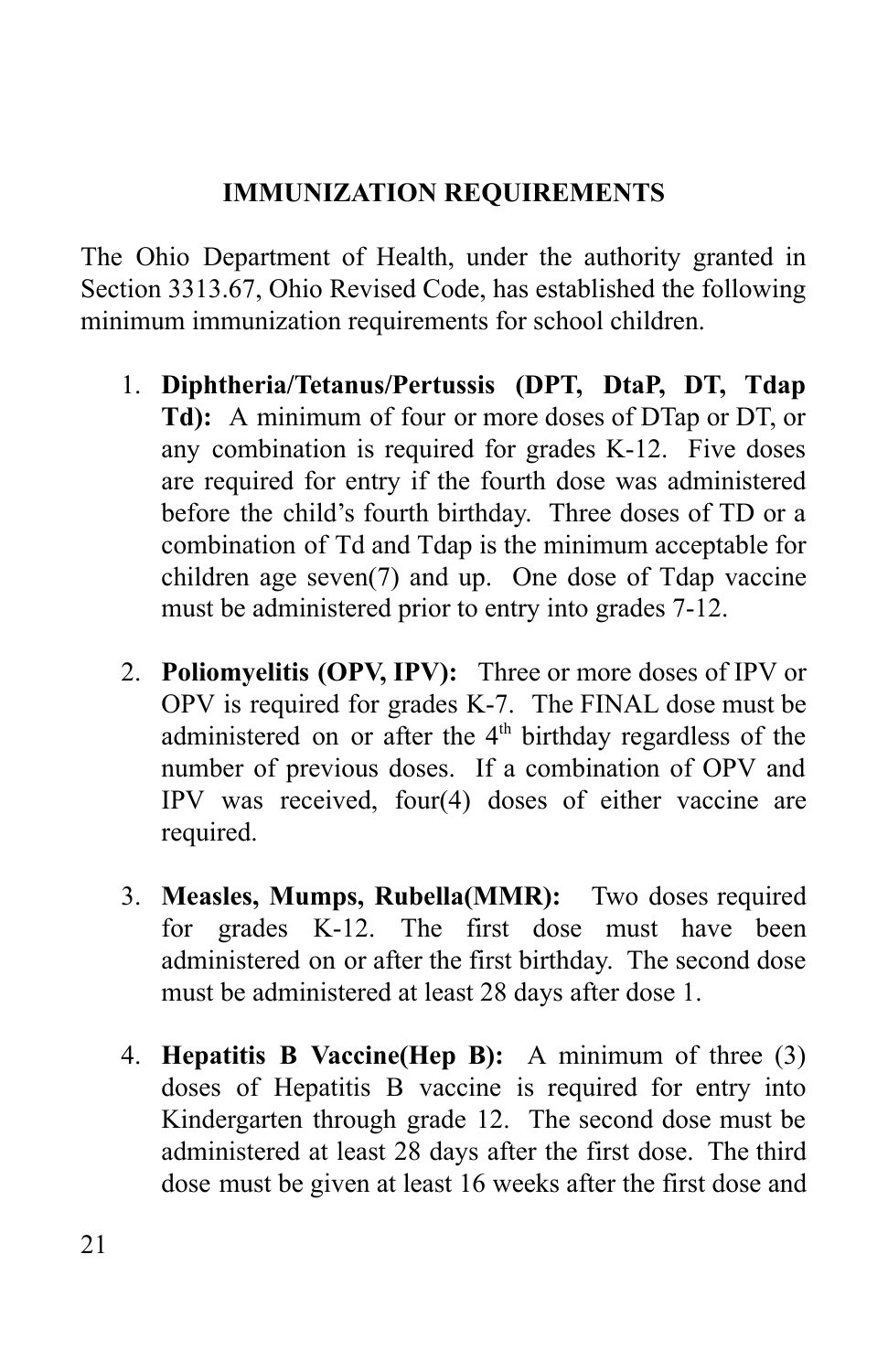at least 8 weeks after the second dose. The last dose in the series ( $3<sup>rd</sup>$  or  $4<sup>th</sup>$  dose), must not be administered before age 24 weeks.

- 5. **Varicella(Chicken Pox):** For grades K-7, two(2) doses of varicella vaccine must be administered prior to entry. Dose 1 must be administered on or after the first birthday. The second dose should be administered at least three(3) months after dose on $(1)$ ; however, if the second dose is administered at least 28 days after first dose, it is considered valid. For grades 8-11 one(1) dose of varicella vaccine must be administered on or after the first birthday. If the child has had natural chickenpox and presents a signed statement to that effect, he/she is not required to be immunized.
- 6. **Meningococcal(MCV4):** For grade 7, one(1) dose of meningococcal (serogroup A, C, W, and Y) vaccine must be administered prior to entry. For grade 12, two(2) doses of meningococcal(serogroup A, C, W, and Y) vaccine must be administered prior to entry. If the first  $(1<sup>st</sup>)$  dose of MCV4 was administered on or after the  $16<sup>th</sup>$  birthday, a second dose is not required.

A record of each student's immunization status must be kept on file at the school. Parents must present written evidence of the child's immunization record during school registration. The record must be an official record from the physician's office or health clinic.

ORC Section 3313.67 provides that pupils be given fourteen (14) days (beginning with the first day of school) to comply with immunization requirements before they are excluded from school. Unless a satisfactory waiver is on file, pupils who are to be excluded include those who have no record on file, those who were vaccinated against measles, mumps, or rubella prior to their first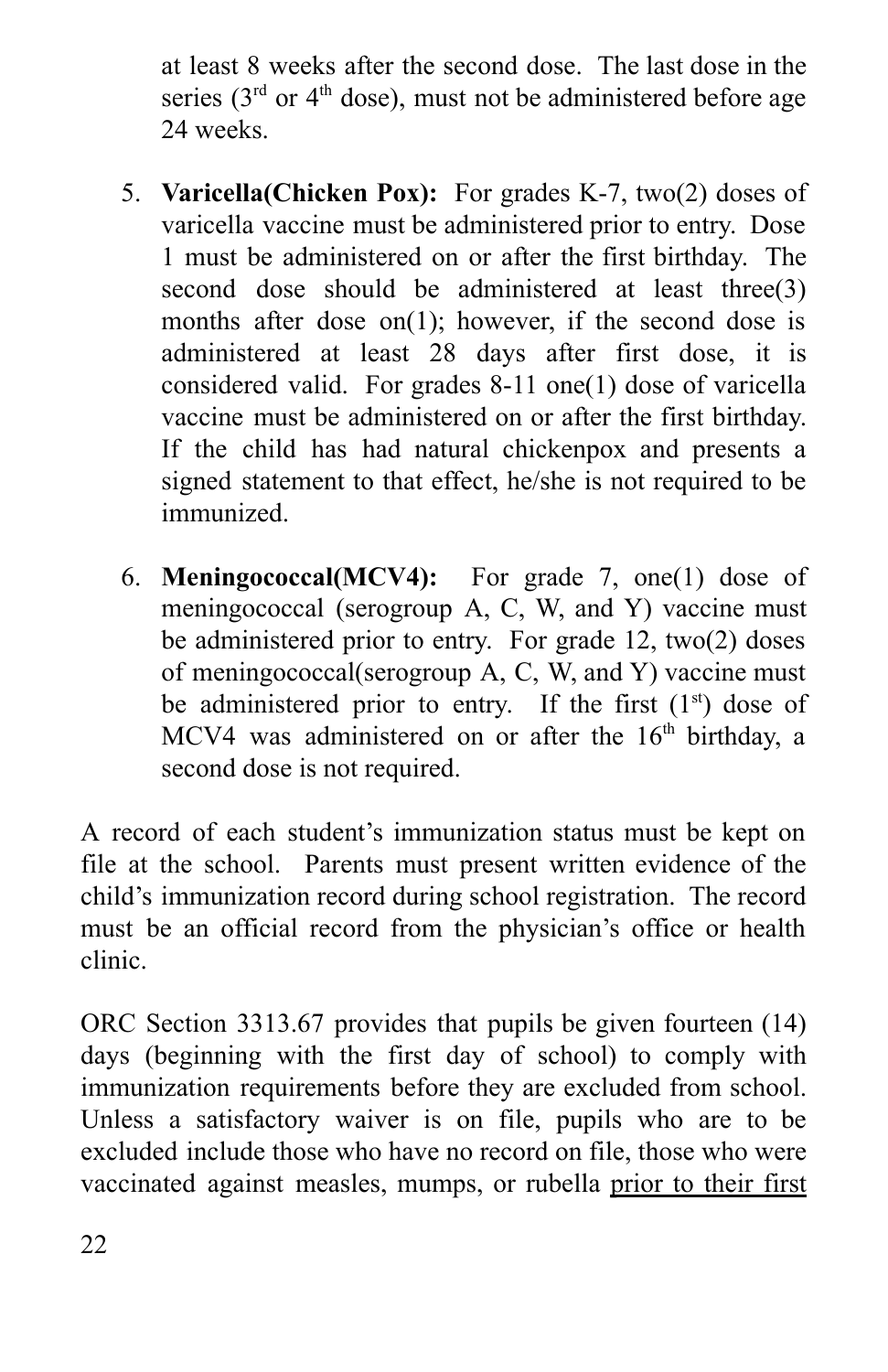birthday, those who have not started their DPT/TD, polio series, MMR #2 vaccinations, and Varicella requirements, those who have not completed their Hepatitis B series, and those who have not received a Tdap/Td booster by grades 7 - 12.

# **COMMUNICABLE DISEASES**

## **CHICKEN POX**

Period of Communicability: communicable for at least five days before blisters appear and until all scabs are crusted. Control: exclude from school until all scabs are crusted.

## **COMMON COLD**

Period of Communicability: twenty-four hours before onset of symptoms until five days after onset. (However, period may vary.) Control: A child with a fever and/or feels unwell should be excluded. Otherwise exclusion is not generally practical.

#### **CONJUNCTIVITIS (Pink Eye)**

Period of Communicability: During course of active infection (varies with causative agent)

Control: exclude from school until diagnosed by doctor. May re-enter twenty-four hours after antibiotic treatment is started.

## **FLU (Influenza)**

Period of Communicability: shortly before onset of symptoms and at least three days after onset of symptoms.

Control: exclude from school until symptoms are gone.

## **GERMAN MEASLES (Rubella)**

Period of Communicability: most highly communicable from seven days before and seven days after the onset of rash.

Control: exclude from school for at least five days after onset of symptoms.

# **HEAD LICE (Pediculosis)**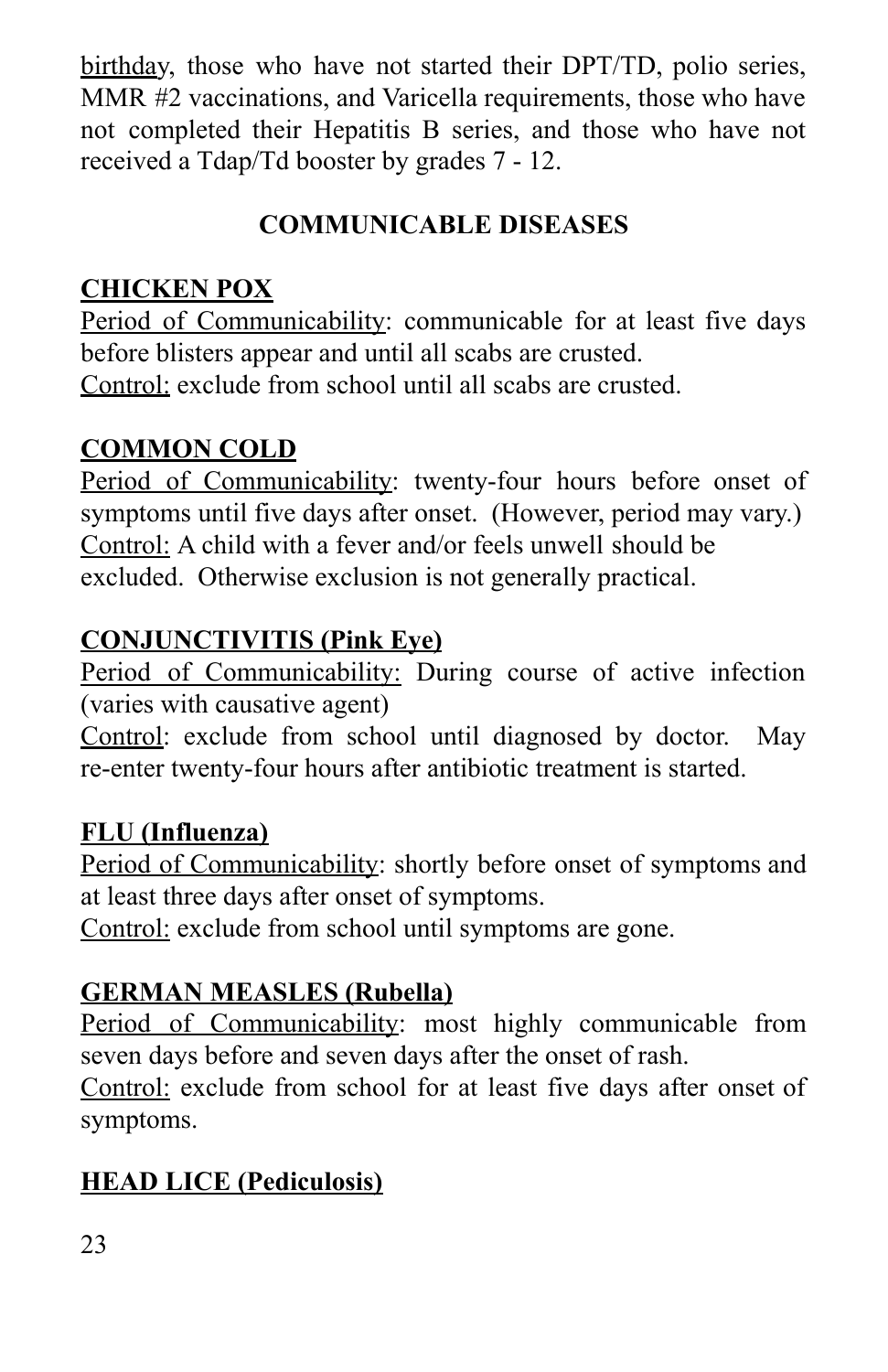Period of Communicability: while lice remain alive on the infested person or in his clothing and until eggs (nits) have been destroyed. Control: exclude from school until disinfestation is accomplished and is not free. The student **must** be re-admitted to school by the school nurse.

# **HEPATITIS A (Infectious)**

Period of Communicability: most highly communicable during the last half of the incubation period and continuing for approximately one week after jaundice.

Control: exclude from school until at least seven days after onset of jaundice. Student should be under physician's care. Doctor's note needed for re-admission to school.

# **HEPATITIS B (Serum)**

Period of Communicability: most highly communicable during latter part of incubation period and during acute illness.

Control: exclude from school until symptoms are gone. Student should be under a physician's care. Doctor's note needed for re-admission to school.

# **IMPETIGO**

Period of Communicability: from onset of symptoms until sores are healed.

Control: exclude from school for twenty-four hours after treatment is initiated. Doctor's note needed for re-admission to school.

# **MEASLES (Rubella)**

Period of Communicability: from onset of symptoms until at least four days after rash appears.

Control: exclude from school until at least five days after rash appears.

# **MENINGITIS (Bacterial)**

Period of Communicability: no longer than twenty-four hours after initiation of antibiotic therapy.

Control: exclude from school until adequately treated. Student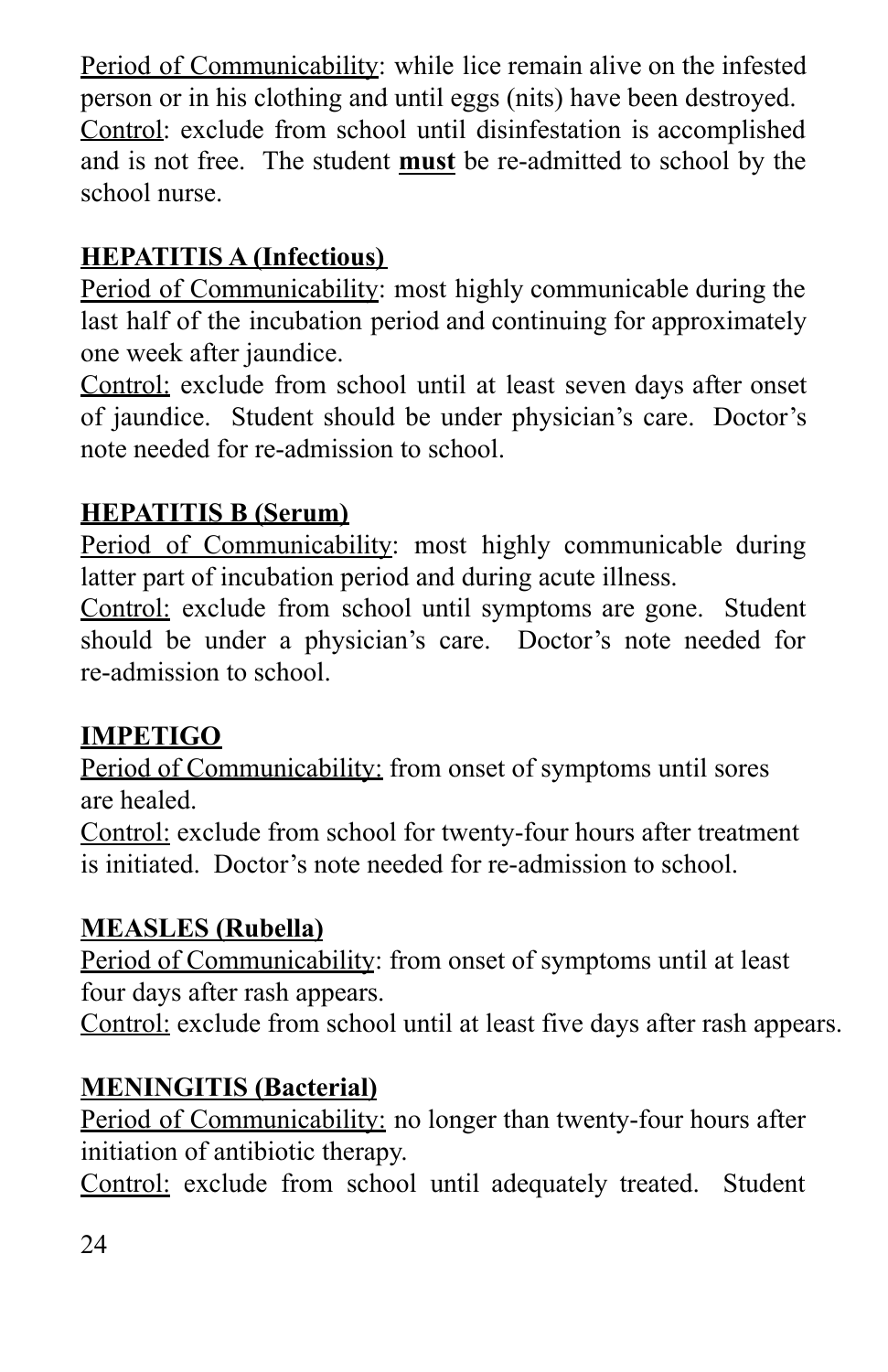must be under physician's care.

# **MENINGITIS (Aseptic-Viral)**

Period of Communicability: varies with causative agent. Control: exclude from school during fever period. Student must be under a physician's care.

#### **MONONUCLEOSIS**

Need not be excluded from school under ordinary circumstances.

## **MUMPS**

Period of Communicability: seven days before onset of swelling and up to nine days after swelling occurs.

Control: exclude from school for at least nine days after swelling occurs.

#### **RINGWORM (Scalp, skin or feet)**

Period of Communicability: as long as sores are present.

Control: exclusion from school is not necessary for ringworm. However, exclude from activities which involve mode of spread (contact sports, such as wrestling), until the lesions have been treated for 24 hours. Lesions should be completely covered; i.e. clothing or band aide.

## **SCABIES**

Period of Communicability: until student and household contacts have been adequately treated (usually require retreatment in seven to ten days.)

Control: exclude from school until student and household contacts have been treated adequately. Diagnosis of scabies should be confirmed by a physician. (Single infections in a family are uncommon.)

# **SCARLET FEVER AND STREP THROAT (Streptococcal)**

Period of Communicability: with adequate treatment,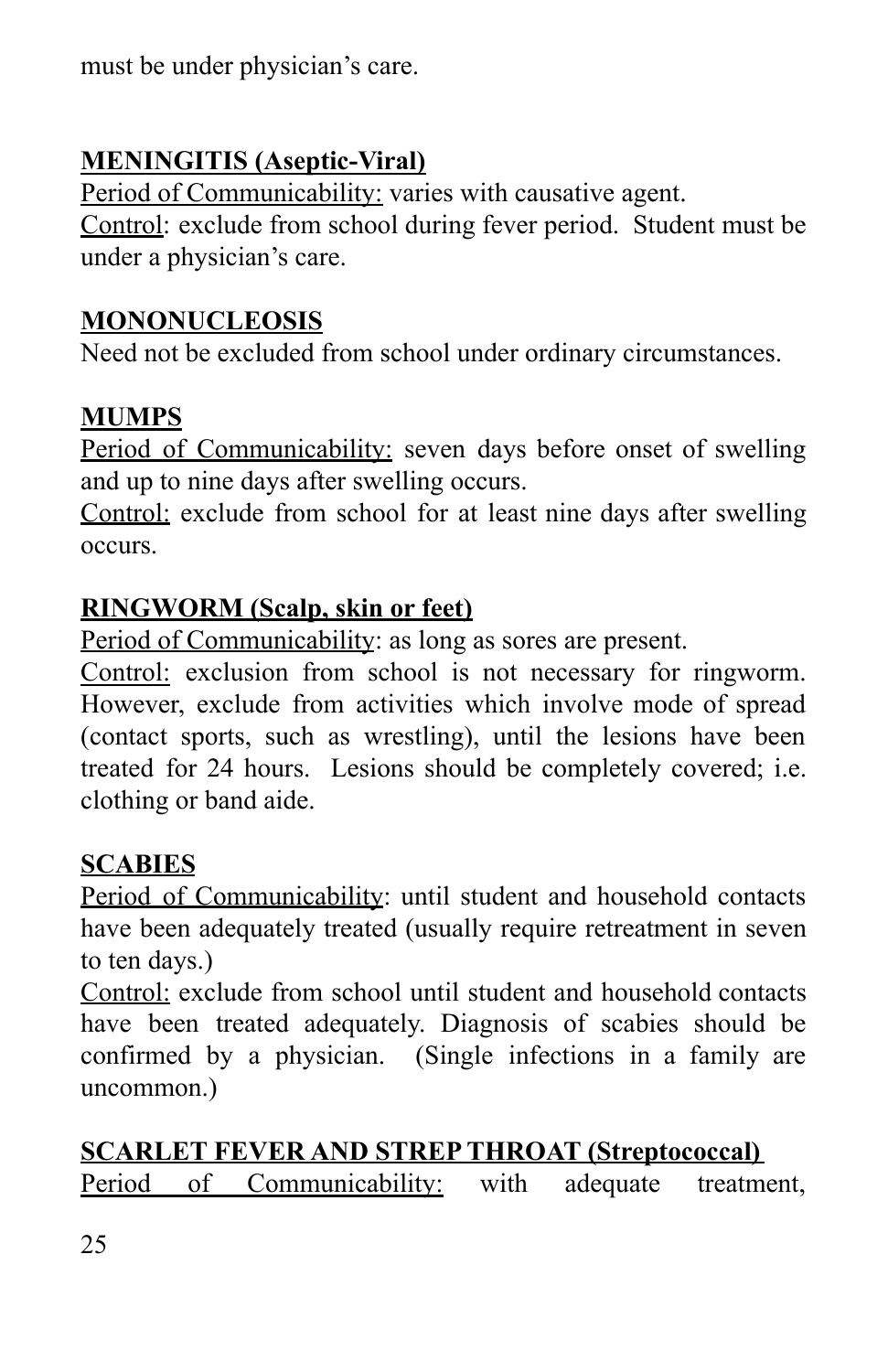communicability is eliminated within twenty-four hours.

Control: exclude from school until twenty-four hours after treatment is started.

## **WHOOPING COUGH (Pertussis)**

Period of Communicability: from seven days after exposure to three to four weeks after onset of "whooping" in untreated children, or five-ten days after treatment is started.

Control: exclude from school until five days after start of antibiotic therapy or until symptoms have cleared.

Note: Any illness with a fever of 100° or above: the child must be excluded from school until he/she is fever free for 24 hours without medication.



## **STUDENT DRESS CODE**

- 1. All students are expected to dress in a fashion that will be non-interruptive of the established educational objectives so stated by the school system. Hair styles (only natural color of hair), personal grooming and clothing should not handicap the learning opportunities of the individual or his classmates, nor should they attract undue attention.
- 2. Acceptable items for girls include, but are not limited to, jeans, slacks, shorts, skirts, split skirts, dresses, culottes, blouses, shirts, dress sweatshirts, socks, necklaces and earrings. Acceptable items for boys include, but are not limited to, jeans, slacks, shorts, shirts, dress sweatshirts, socks and necklaces. The building administrator will set the guidelines on when shorts are permitted to be worn and the types of shorts that are acceptable.
- 3. Unacceptable items for boys and/or girls include, but are not limited to, halters, sundresses, clogs, flip-flops,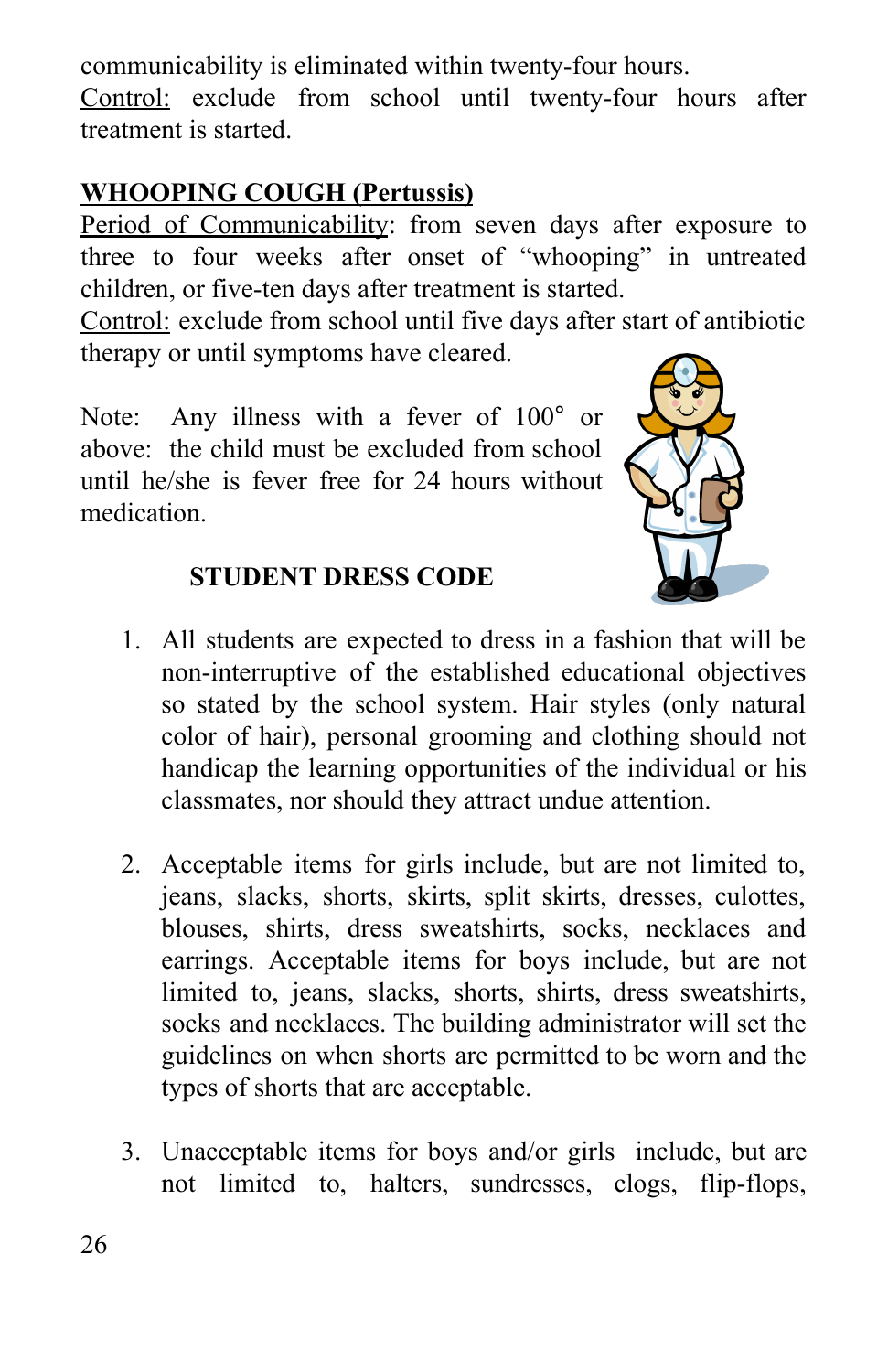dangling suspenders, shoes with untied laces, muscle shirts, tank tops, and shirts with inappropriate or obscene words or pictures. Body piercing in the tongue or around the facial area is not permitted for any student. Socks must be worn with shoes at all times.

- 4. During any type of inclement weather, we expect children to wear appropriate waterproof clothing, including shoes, or boots. Students go outside for recess if at all possible.
- 5. Students should be neat and clean in all respects. We encourage your child to develop lasting habits of dress and grooming.
- 6. Jackets, sweaters, lunch boxes, hats, scarves, gloves, and boots should be marked with the child's name.
- 7. As a final point of determination, the building principal has the right to determine what may be appropriate for school.

# **CODE OF STUDENT CONDUCT**

The rules and standards set forth apply to conduct on school premises or on the school buses involving school property, to conduct off school premises which directly affect other students, the school, or its staff, and to conduct at school functions of any kind. Conduct while on a field trip approved by the Board or its designee is also subject to the rules and standards defined in this policy. Any conduct which causes or which creates a likelihood that it will cause disruption or interference with any school function, activity, or purpose, or creates a likelihood that it will interfere with the health, safety, well being, or the rights of other students is prohibited.

The preceding standard is a general standard that is to be used as a guide by all students. Not all acts of misconduct can be itemized.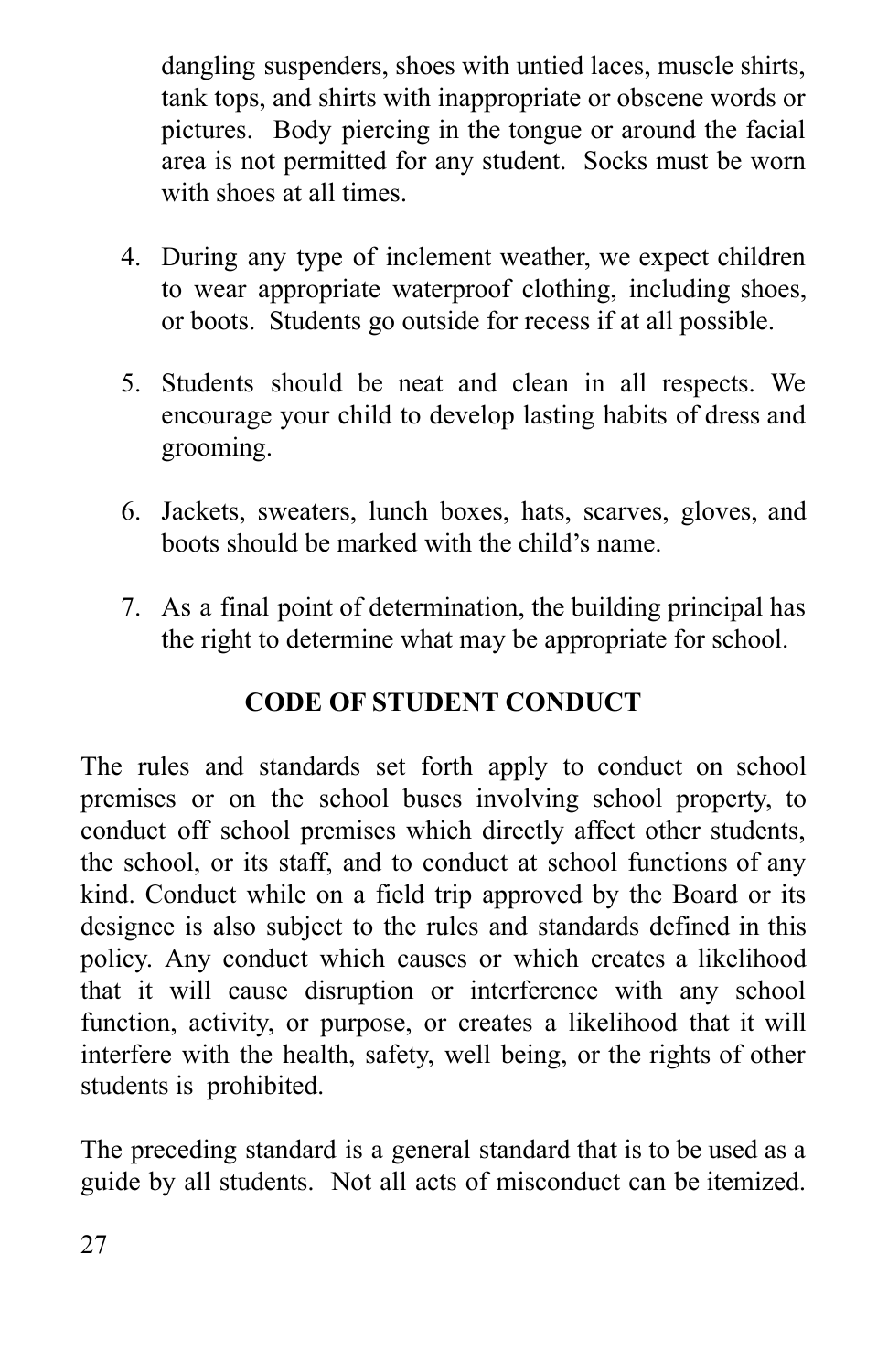The following is a list of some of the main areas of misconduct which will lead to disciplinary action.

- a. Stealing, causing damage to or destroying school or private property.
- b. Hazing, threatening, intimidating, assaulting, causing or attempting to cause mental or physical injury or harm to any student, employee, or any other person.

Harassment, intimidation, or bullying behavior by any student/school personnel in this school district is strictly prohibited, and such conduct may result in disciplinary action, including suspension and/or expulsion from school.

"Harassment, intimidation, or bullying", in accordance with Ohio law, means any intentional written, verbal, graphic or physical act including electronically transmitted acts i.e., Internet, cell phone, personal digital assistant (PDA), or wireless hand-held device, either overt or covert, by a student or group of students toward other students/school personnel with the intent to harass, intimidate, injure, threaten, ridicule or humiliate. These can be gestures, comments, or actions which tend to demean another person on the basis of age, color, creed, national origin, disability, or gender. Such behaviors are prohibited on or immediately adjacent to school grounds, at any school-sponsored activity, on school-provided transportation, or at any official school bus stop that a reasonable person under the circumstances should know will have the effect of:

● causing mental or physical harm to the other student/school personnel including placing an individual in reasonable fear of physical harm and/or damaging of students' personal property; and,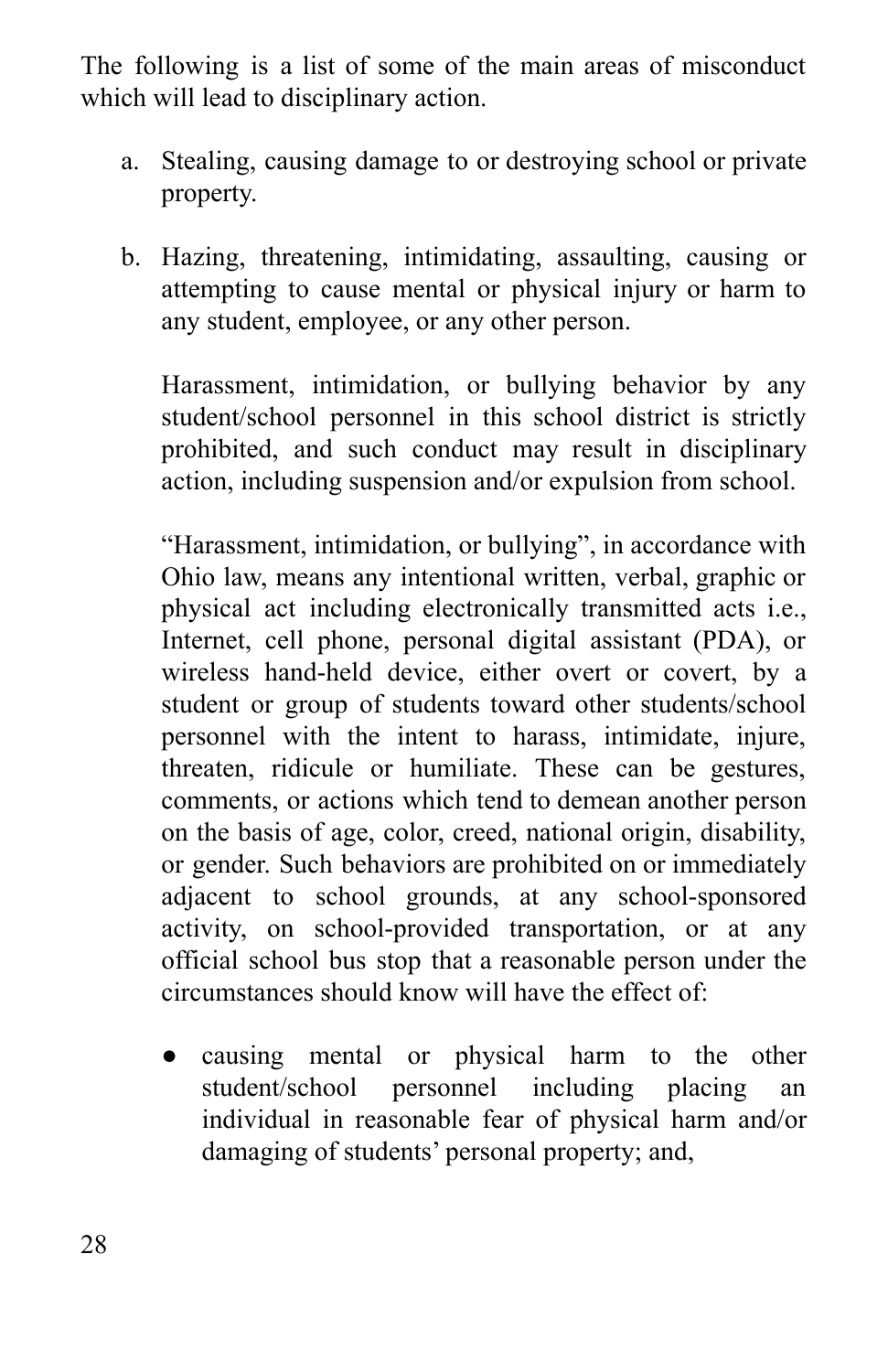being sufficiently severe, persistent, or pervasive that it creates an intimidating, threatening, or abusive educational environment for the other student/school personnel.

Anyone who witnesses or suspects that a student or adult is being harassed, intimidated, or bullied in any way should report it immediately to the building principal.

Sexual harassment is defined as "unwelcome physical contact, sexually explicit language or gestures, uninvited or unwanted sexual advances, or an offensive overall environment including the use of vulgar language, the presence of sexually explicit photographs or other materials, and the telling of sexual stories."

- c. Interfering with school purpose or with the orderly operation of the school by using, threatening to use, or causing other persons to use violence, force, coercion, threats, intimidation, fear or disruptive means.
- d. Possessing, using, or transmitting any object that in fact or under the circumstances can be considered a weapon to include firearms, knives, destructive devices, as well as, metal knuckles, straight razors, explosives, noxious irritation or poisonous gases, poisons, drugs or other harmful items.
	- Firearms include any weapon (including a starter's gun) which will, are designed to, or may readily be converted to expel a projectile by the action of any explosive.
	- The term "destructive device" means any explosive, incendiary, or poison gas, bomb, grenade, rocket, missile, mine, or similar device. A knife includes, but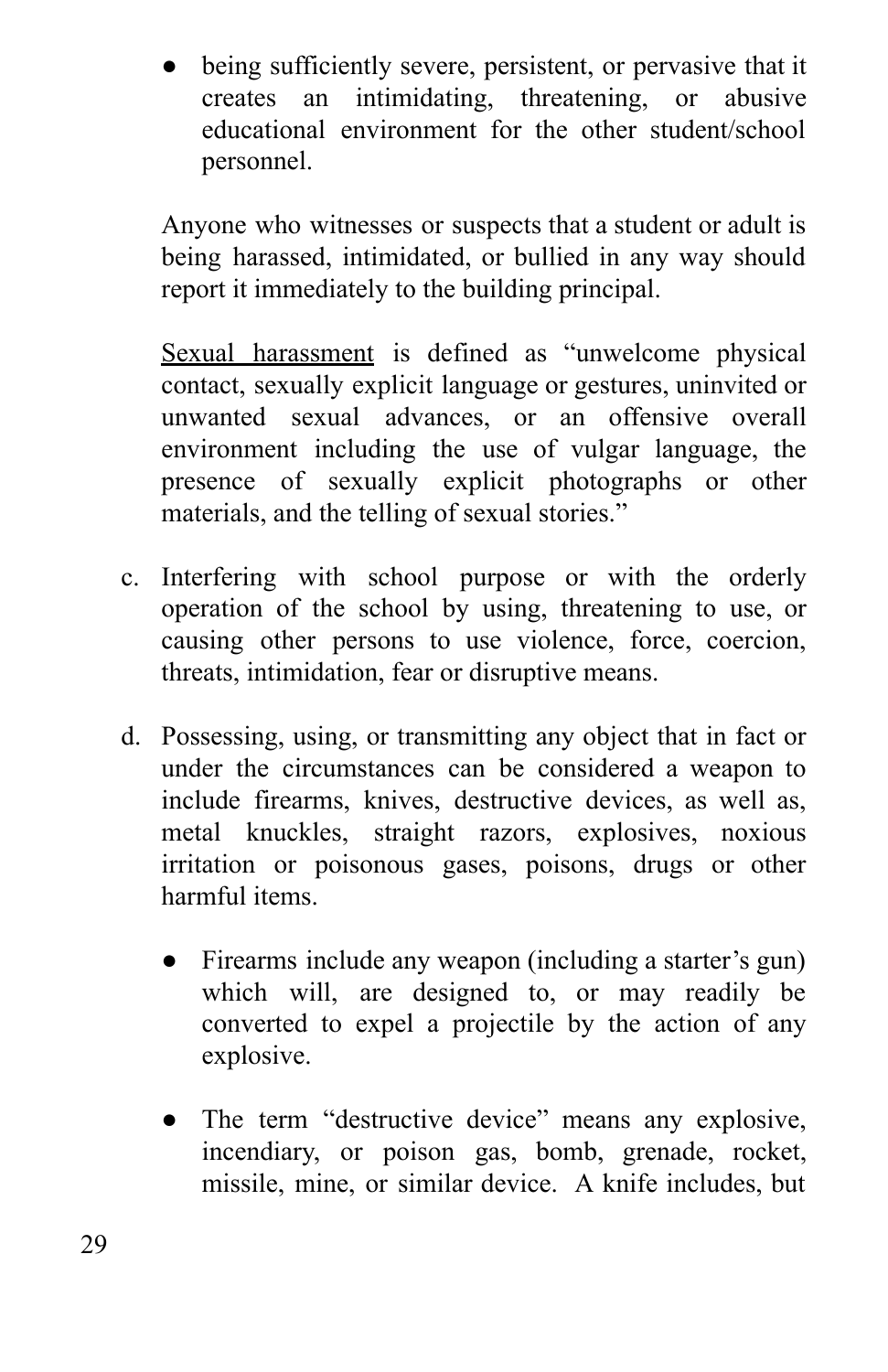is not limited to a cutting instrument consisting of a sharp blade fastened to a handle.

- e. Using profane, indecent, or obscene language either verbally or in writing toward any student, teacher or any other person. Included in this prohibition would be the use of indecent or obscene gestures, signs, pictures, or publications.
- f. Gambling on school premises or at school events.
- g. Failure to comply with the directions of teachers, student teachers, school aides, bus drivers, principals, or other authorized personnel. All school personnel are authorized to make rules to apply to their classrooms, study halls, buses, bus stops, cafeterias, playgrounds, etc., which will aid in the efficient and positive operation of the school system. Any request made by school personnel must be promptly complied with by pupils in a spirit of cooperation and courtesy.
- h. Failure to comply with the minimum personal grooming guidelines as established by students, teachers, and administrators.
- i. No student shall possess, consume or show evidence of having consumed, offer for sale, or provide any alcoholic beverages, illegal or non-prescribed drugs, while in the school building, on the school grounds, or at any school activity. This policy includes counterfeit substances which are thought to be drugs, sold as drugs, or inferred by the seller or buyer to be mind altering substances of illegal drugs. Also included is the possession or use of drug apparatus. The penalty for violation of this policy on the first offense shall be immediate suspension for a minimum of five (5) days to a maximum of ten (10) days. The second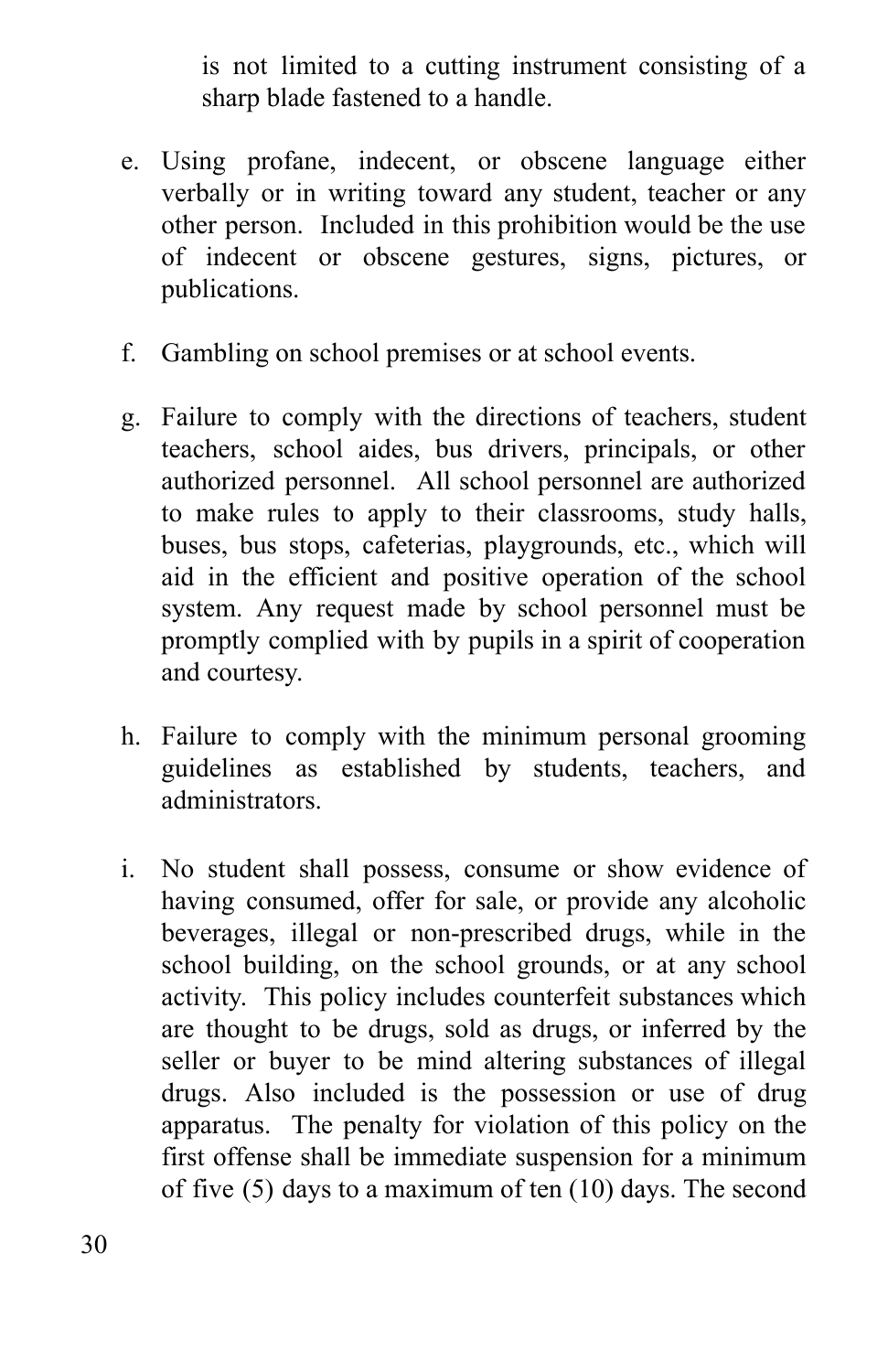offense will be a ten (10) day suspension with a recommendation to the Superintendent that said student be expelled from school and a referral be made to the

Boardman Police Department. Suspension of a temporary instruction permit or a driver's license or denial of an opportunity to obtain a permit or a license may also result.

- j. Smoking or use of smokeless tobacco on school buses, in school buildings, on or near school grounds, or at any school sponsored activities is strictly prohibited. Violation of this rule will result in suspension. Students will not be permitted to have tobacco in their possession while in the school building. Students having tobacco in their possession (in pockets, purses, etc.) even though they are not using it, will be given five hours detention for the first violation. The second violation will result in suspension and will be treated as though the tobacco was being used. A cigarette in the student's hand, whether lit or not, will result in suspension and will be treated as though the cigarette was being used.
- k. Loitering at anytime on school grounds, in building (restrooms, hallways, etc.,) or adjacent properties.
- l. Failure to comply with attendance procedures will result in suspension, referral to the Mahoning County Juvenile Court, and/or the recommendation that the student is processed for expulsion.
- m. Truancy from classes and study halls will result in detention and/or suspension. Repeated class cuts can result in removal from the class and loss of credit.
- n. Falsifying the name of another person, falsifying times, dates, grades, addresses, or other data on school forms or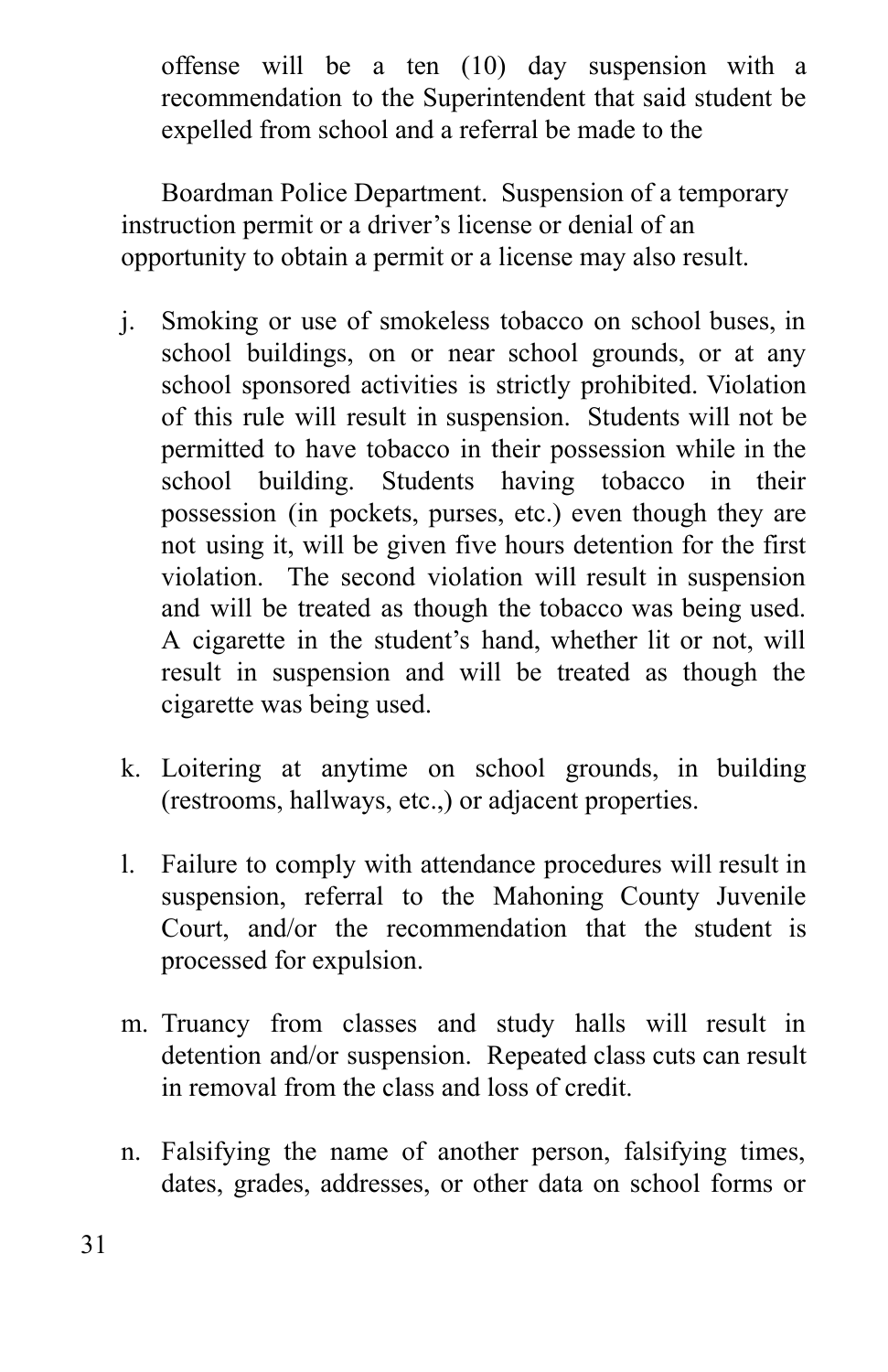correspondence directed to the school or to authorized school personnel.

o. Persistent disobedience or gross misconduct not otherwise defined.

The penalty for the violation of these policies will be decided upon by the administrative staff. Such penalties can come in the form of counseling, parent conferences, assignments of additional work, rearrangement of class schedules, detention, suspension to a maximum of ten (10) days, recommendation for expulsion from school and/or referral to the juvenile authorities, as well as permanent exclusion.

## **FEDERAL FAMILY EDUCATIONAL RIGHTS AND PRIVACY ACT (P.L. 93-380)**

The Federal Family Educational Rights and Privacy Act of 1974 (P.L. 93-380) provides for access by parents to permanent school records and an opportunity to challenge any contents which they deem to be inaccurate, misleading, or inappropriate.

The following procedures concerning individual student records shall be followed in the Boardman Schools:

- 1. Building principals have the responsibility to notify parents and students of their right to review all school records pertaining to them or their child.
- 2. No parent or student review of these records shall occur without a certificated member of the staff being present to interpret the records to the student or his parents.
- 3. If a parent (or a student 18 years of age or older) challenges the contents of the records, he shall have the right to a hearing with the building principal or his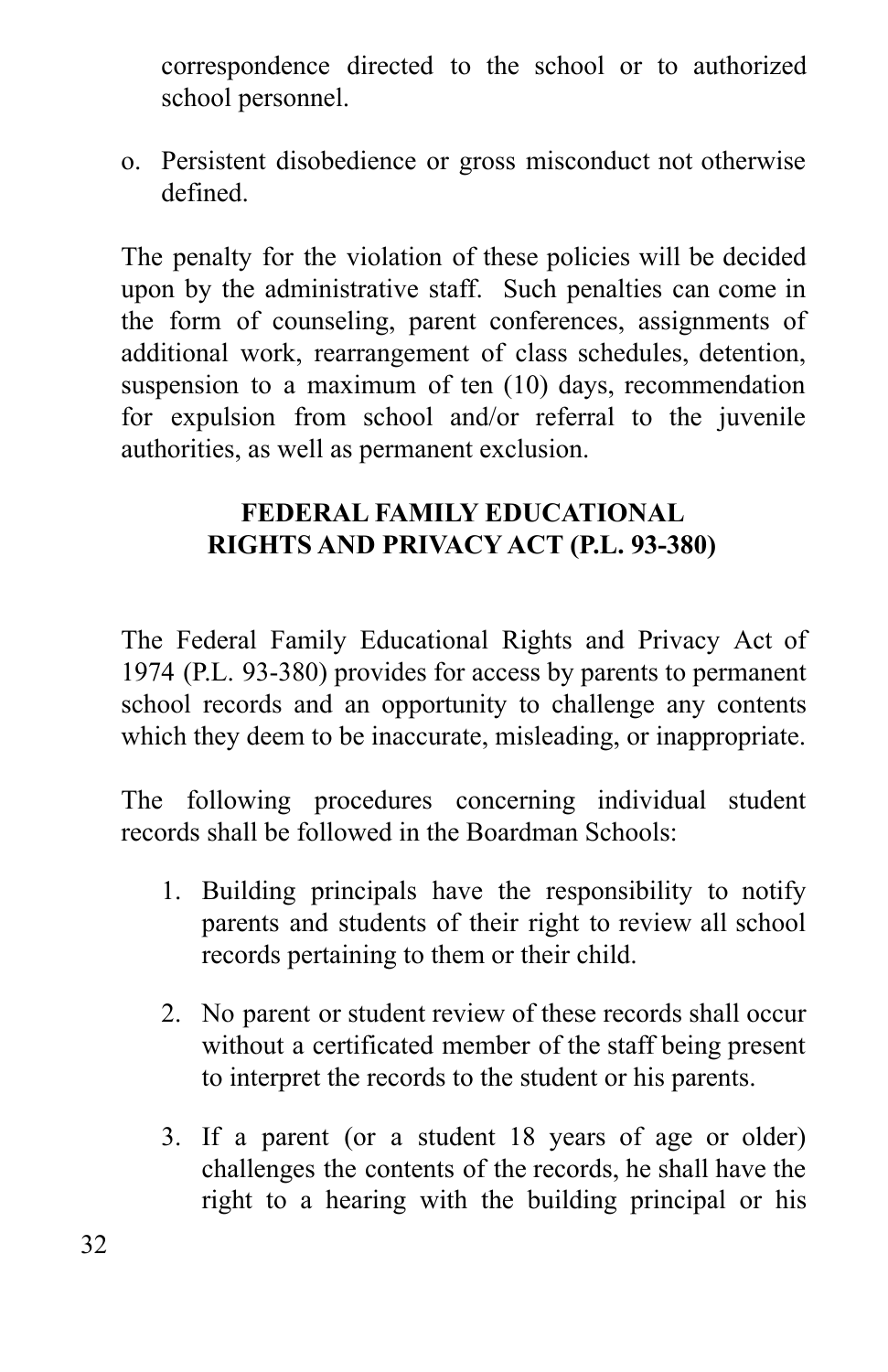designated representative.

- 4. School records will be released to other agencies or individual only with the written consent of the parent. The following are exceptions:
	- a. Boardman School officials, including teachers, who have legitimate educational interest.
	- b. Officials of other schools, including institutions of higher education, in which the student intends to enroll with the condition that the student's parents be notified of the transfer request, receive a copy of the records, if desired, and have an opportunity to challenge the contents. Compliance with the law in the issuance of school records will necessitate that school records of the transaction include both a release signed by the parent and the signed request indicated in item "5".
	- c. In connection with student's application for or receipt of financial aid.
	- d. In case of subpoena or court order, parents and student shall be notified of all such orders or subpoenas in advance of compliance.
- 5. All individuals, schools agencies, or organizations desiring access to records shall be required to sign a written form which shall be permanently kept with the student file only for inspection by that student or his parents. This form shall specify the legitimate interest the signer has in seeking the information and certify such data will not be released to a third party without the written consent of the parent.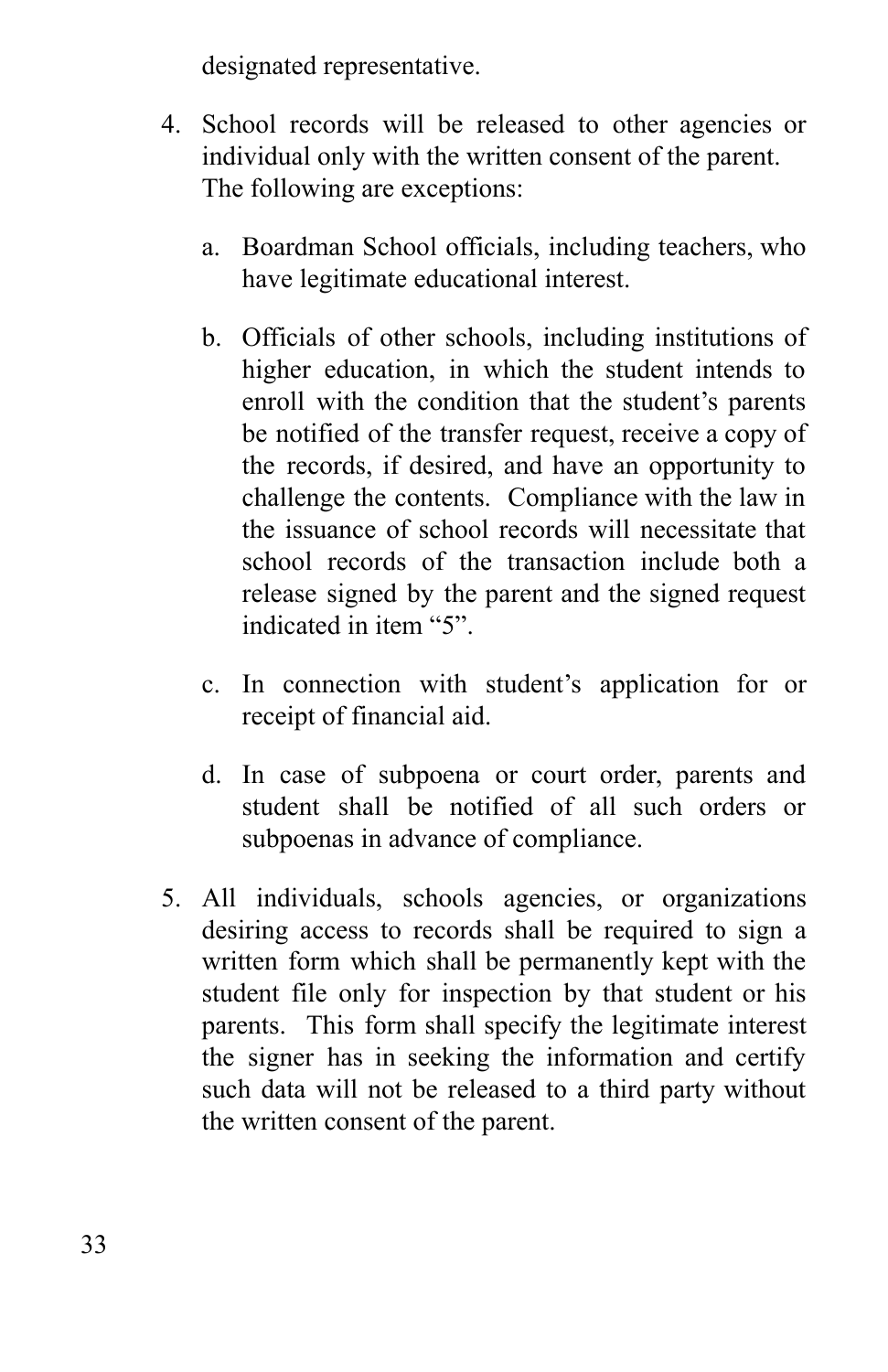## **GRIEVANCE PROCEDURES – STUDENTS**

Any student of the Boardman School System, or any student eligible by law to attend Boardman Schools, who believes he/she has a grievance in violation of this policy (Title IX-Section 504) is advised of the following procedures in seeking redress:

- 1. A student who feels that he/she has a grievance because of discrimination based on race, color, national origin, sex or handicap, may discuss it with his/her teacher or counselor to determine if the issue can be settled informally. If the grievant determines that said discussion does not affect a satisfactory resolution to the grievance, the grievance may be processed to Step 2 of the Grievance Procedure provided that it is filed within twenty (20) days after the grievant knew or should have known of the event giving rise to the grievance.
- 2. The student may present the grievance in writing to the building principal or designee who shall arrange for a meeting to take place within five days after receipt of the grievance. The principal, or designee, must provide the student with a written answer to the grievance within five (5) days after the conclusion of the meeting.
- 3. If the grievance is not resolved at Step 2, or if the time limits are not met, the student may process the grievance to the Title IX-504 Coordinator within five (5) days of the receipt of the Step 2 answer or within eight (8) days of the meeting in Step 2, whichever is later.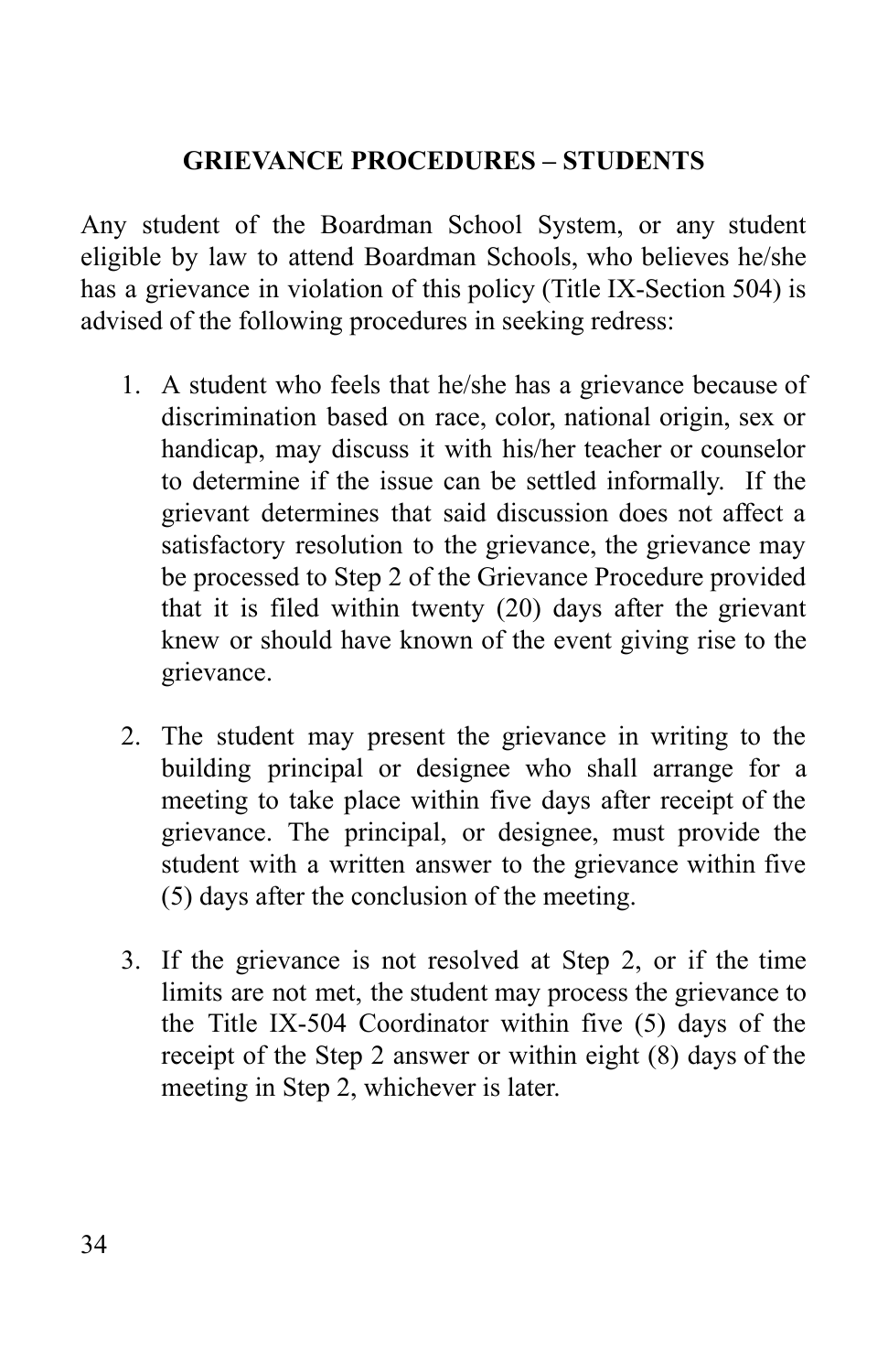The Title IX-504 Coordinator shall arrange for a meeting with the aggrieved student to take place within five (5) days of receipt of the appeal. Each party shall have the right to have present at such meeting such witnesses as it deems necessary to develop facts pertinent to the grievance. Upon conclusion of the hearing, the Title IX-504 Coordinator shall have five (5) days in which to provide a written decision to the student.

- 4. If the grievance is not resolved at Step 3, or if the time limits are not met, the student may process the grievance to the Superintendent within five (5) days of the receipt of the Step 3 answer or within eight (8) days of the meeting in Step 3, whichever is later. The Superintendent shall arrange for a meeting with the student to take place within five (5) days of receipt of the appeal. Each party shall have the right to have present at such meeting such witnesses as it deems necessary to develop facts pertinent to the grievance. Upon conclusion of the hearing the Superintendent shall have five (5) days in which to provide a written decision to the students. The Superintendent's decision shall be final.
- 5. **Definitions** Days as used in this grievance procedure shall be interpreted to mean school days. Except that when a grievance is submitted on or after June l, time limits shall consist of all week days so that the matter may be resolved as quickly as possible.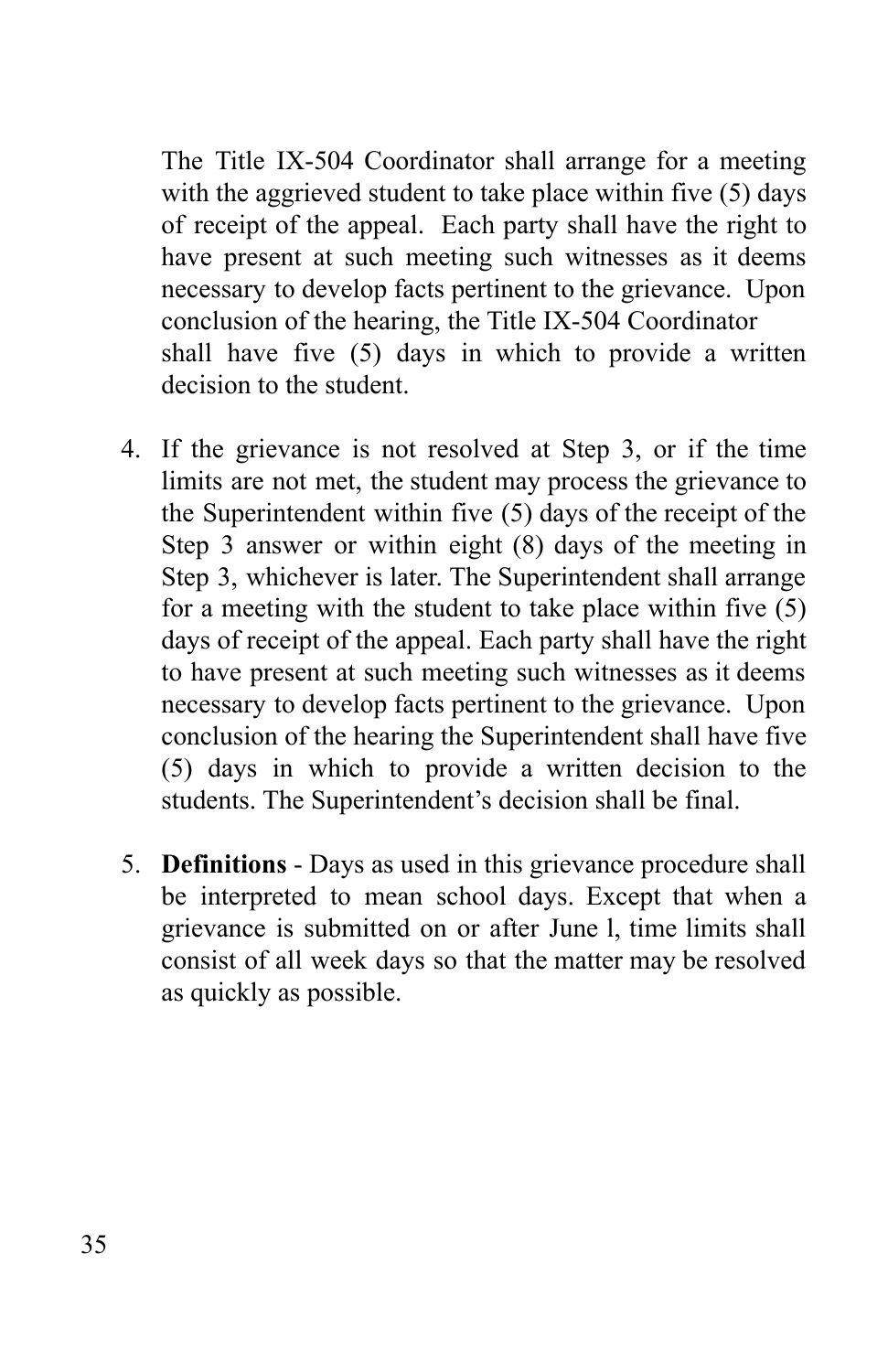## **PROMOTION AND RETENTION**

Promotion for students in grades K-3 is based on school aptitude, the acquisition of knowledge and mastery of skills, general physical, social and emotional maturity, the total school records, the number of previous retentions, and the teacher's judgment. The guiding aim in promotion or retention should be the placement of the child in a learning situation from which he/she can profit the most. To retain a child for a second year would mean that such a procedure would have significantly more advantages than disadvantages for the general well-being of the pupil. Building principals will make the final determination on the retention of their students.

Throughout the year, the teacher will consult with the principal, as well as supervisors and guidance personnel concerning children whose progress is questionable.

Parents will be kept informed by periodic student progress reports and will be advised no later than April 30 if a child's progress has been so unsatisfactory that retention seems probable.